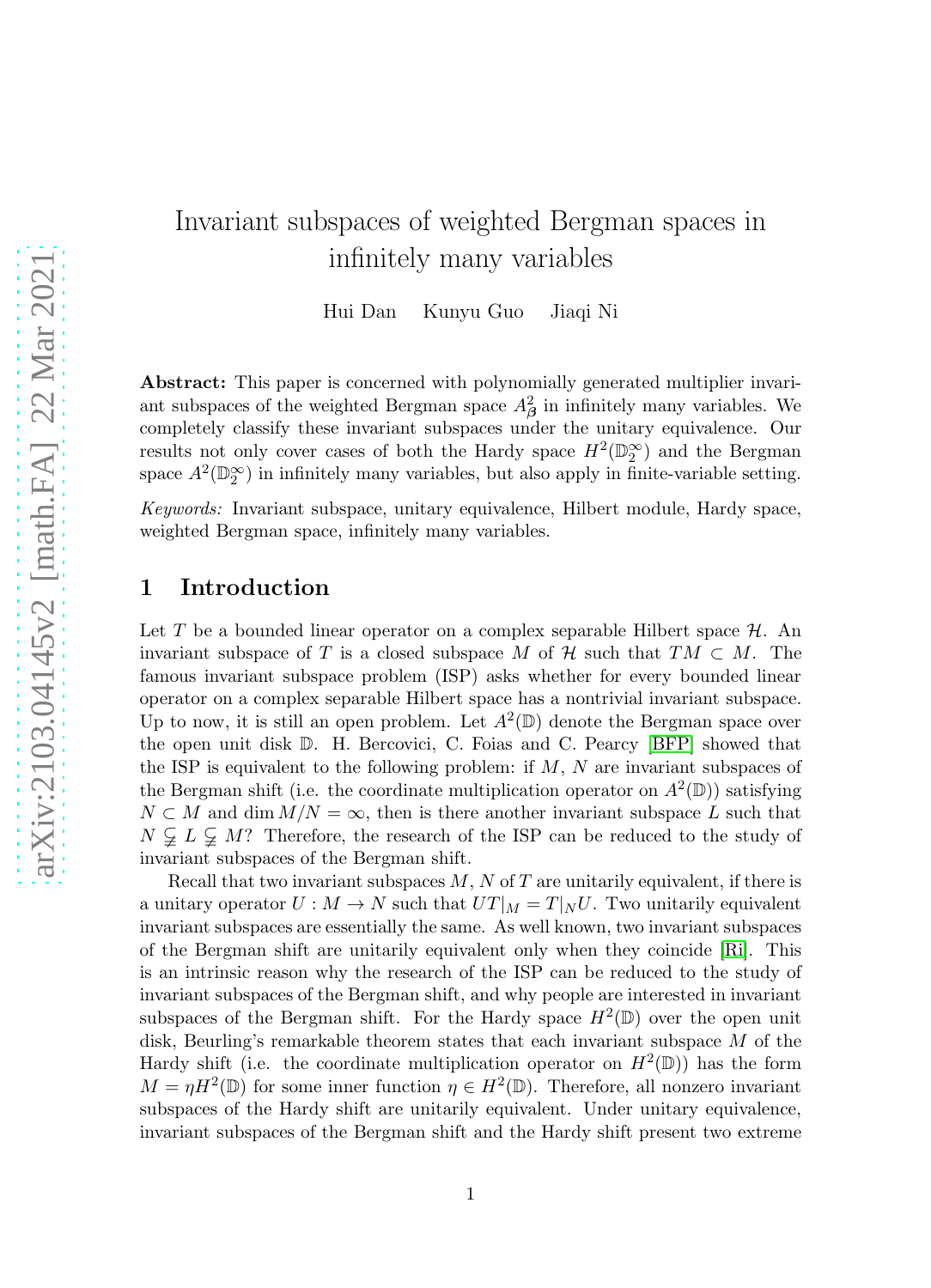phenomena. This inspires us to investigate the unitary equivalence of joint invariant subspaces of some "intertwined" spaces, that is, the tensor product of Bergman spaces and Hardy spaces.

In this paper, we will use the language of Hilbert modules to pursue our study. The theory of Hilbert modules, developed by R. Douglas and V. Paulsen [\[DP\]](#page-20-1), provides an appropriate framework to the operator theory in function spaces. Let  $H$  be a complex Hilbert space, and  $A$  a commutative algebra over the complex number field  $\mathbb{C}$ . By A-Hilbert module  $\mathcal{H}$ , it means that we assign an algebraic homomorphism  $\sigma : A \to B(H)$ . In this case, the module action is given by

$$
ah = \sigma(a)h, \quad a \in \mathcal{A}, \ h \in \mathcal{H},
$$

where  $B(\mathcal{H})$  denotes the algebra of all bounded linear operators on  $\mathcal{H}$ . A closed subspace of  $H$  invariant under this module action is called a  $(A-Hilbert)$  submodule of H. Basic examples of Hilbert modules are the Hardy space  $H^2(\mathbb{D}^n)$  over the polydisk  $\mathbb{D}^n$  and the Bergman space  $A^2(\Omega)$  over a bounded domain  $\Omega$  in  $\mathbb{C}^n$ . Both of them are  $\mathcal{P}_n$ -Hilbert modules, where  $\mathcal{P}_n = \mathbb{C}[\zeta_1, \dots, \zeta_n]$ , the polynomial ring of *n*-complex variables. Submodules of  $H^2(\mathbb{D}^n)$  (or  $A^2(\Omega)$ ) are exactly the joint invariant subspaces of coordinate multiplication operators.

Recall that two submodules  $M$ ,  $N$  of an  $A$ -Hilbert module  $H$  are unitarily equivalent, if there exists a unitary map  $U: M \to N$ , called unitary module map, such that  $U(ah) = aUh$  whenever  $a \in \mathcal{A}, h \in M$ . As we mentioned, all nonzero submodules of the Hardy module  $H^2(\mathbb{D})$  are unitarily equivalent. However, this fails in the Hardy module  $H^2(\mathbb{D}^n)$  for  $n > 1$ . For such cases of several variables, O. Agrawal, D. Clark, and R. Douglas [\[ACD\]](#page-19-1) showed two submodules of finite codimension in  $H^2(\mathbb{D}^n)$  are unitarily equivalent only when they coincide. Note that by Ahern-Clack's theorem [\[AC\]](#page-19-2), all finite codimensional submodules of  $H^2(\mathbb{D}^n)$ are generated by polynomials. K. Yan [\[Yan\]](#page-20-2) studied the unitary equivalence of submodules of  $H^2(\mathbb{D}^n)$  generated by a single homogeneous polynomial. For the case of general polynomially generated submodules, K. Guo [\[Guo\]](#page-20-3) gave a complete characterization of unitary equivalence by virtue of the so-called Beurling forms of polynomial ideals. This result is stated as follows: Two submodules  $M$ ,  $N$  of  $H^2(\mathbb{D}^n)$ , both generated by polynomials, are unitarily equivalent if and only if there exists an ideal  $\mathcal L$  of  $\mathcal P_n$  and a pair  $p, q$  of polynomials with the same modulus on the distinguished boundary  $\mathbb{T}^n$ , such that M and N are the closures of  $p\mathcal{L}$  and  $q\mathcal{L}$ , respectively. Unitary equivalence of general submodules of  $H^2(\mathbb{D}^n)$   $(n > 1)$  is extremely difficult to characterize and this problem remains unsolved. For more works on the classification of Hardy submodules, we refer readers to [\[CD,](#page-19-3) [CG2,](#page-20-4) [DPSY,](#page-20-5) [DPY,](#page-20-6) [DY,](#page-20-7) [Guo,](#page-20-3) [GY,](#page-20-8) [Izu,](#page-20-9) [Yan,](#page-20-2) [Yang1,](#page-20-10) [Yang2\]](#page-21-0).

In the case of the Bergman module  $A^2(\Omega)$ , the corresponding problem seems easier. When  $n = 1$ , S. Richter [\[Ri\]](#page-20-0) proved that two submodules of  $A^2(\Omega)$  are unitarily equivalent only if they are equal. For multidimensional cases, M. Putinar [\[Pu\]](#page-20-11) proved an analogue of this result when  $\Omega$  is a bounded pseudoconvex domain in  $\mathbb{C}^n$ . In X. Chen and Guo's book [\[CG2\]](#page-20-4), Putinar's result is generalized to general bounded domains in  $\mathbb{C}^n$ . These works imply the high rigidity of Bergman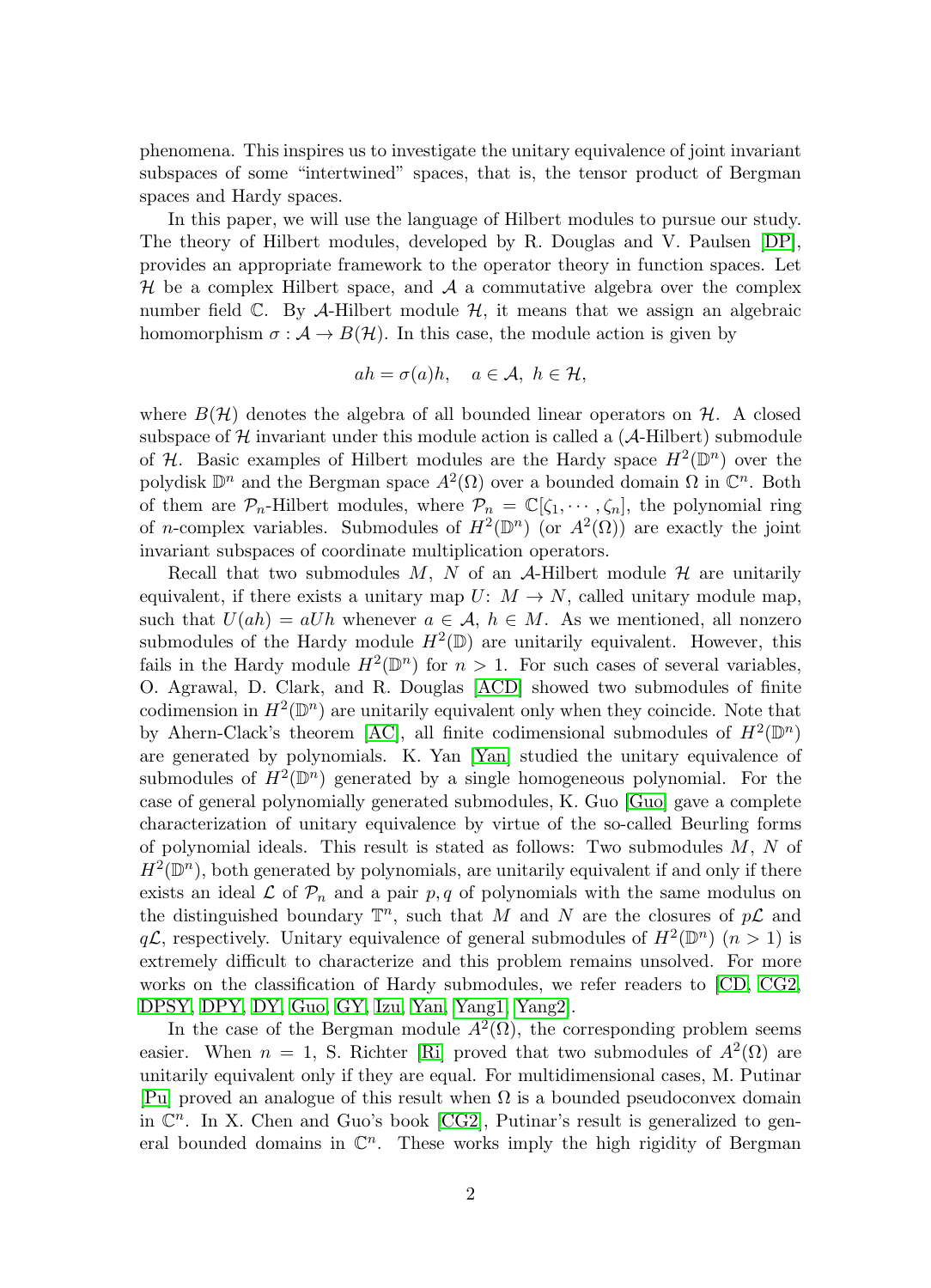submodules.

In the present paper, we will consider submodules of the following weighted Bergman spaces in infinitely many variables.

Let  $dA(z)$  denote the normalized area measure on  $\mathbb{D}$ . The weighted Bergman space,  $A_{\beta}^2 = A_{\beta}^2(\mathbb{D})$  ( $\beta > -1$ ), consists of all holomorphic functions in  $\mathbb{D}$  with

$$
||f||_{A_{\beta}^2} = \left(\int_{\mathbb{D}} |f(z)|^2 dA_{\beta}(z)\right)^{\frac{1}{2}} < \infty,
$$

where  $dA_{\beta}(z) = (\beta + 1)(1 - |z|^2)^{\beta} dA(z)$ . When  $\beta \to -1$ , noticing that the measures  $dA_\beta(z)$  on the closed unit disk converge to  $\frac{d\theta}{2\pi}$  in the weak-star topology, the limit space of the weighted Bergman spaces  $A^2_\beta$  is the Hardy space  $H^2(\mathbb{D})$ . We thus write  $A_{-1}^2$  for the Hardy space  $H^2(\mathbb{D})$ .

Let  $\mathbb{Z}_+^{\infty}$  be the set of all finitely supported sequences of nonnegative integers. For each  $\alpha = (\alpha_1, \dots, \alpha_m, 0, 0, \dots) \in \mathbb{Z}_+^{\infty}$  and a sequence of complex numbers  $\zeta = (\zeta_1, \zeta_2, \dots),$  write  $\zeta^{\alpha} = \zeta_1^{\alpha_1} \cdots \zeta_m^{\alpha_m}$ . Let  $\mathbb{N} = \{1, 2, \dots\}$  be the set of positive integers, and  $\beta = {\beta_n}_{n \in \mathbb{N}}$  a sequence in  $[-1, \infty)$ . We define the weighted Bergman space  $A^2_\beta$  in infinitely many variables to be exactly the tensor product of infinitely many usual weighted Bergman spaces (including  $A_{-1}^2$ ). More precisely,  $A_{\beta}^2 = \bigotimes_{n \in \mathbb{N}} A_{\beta_n}^2$  in infinitely many variables is defined as follows:

$$
A_{\beta}^{2} = \bigotimes_{n \in \mathbb{N}} A_{\beta_{n}}^{2} = \left\{ F = \sum_{\alpha \in \mathbb{Z}_{+}^{\infty}} c_{\alpha} \zeta^{\alpha} : ||F||^{2} = \sum_{\alpha \in \mathbb{Z}_{+}^{\infty}} |c_{\alpha}|^{2} \omega_{\alpha} < \infty \right\},\,
$$

where

$$
\omega_{\alpha} = \prod_{n=1}^{\infty} \|\zeta_n^{\alpha_n}\|_{A_{\beta_n}^2}^2 = \prod_{n=1}^{\infty} \frac{\alpha_n! \Gamma(\beta_n + 2)}{\Gamma(\alpha_n + \beta_n + 2)}, \quad \alpha = (\alpha_1, \alpha_2, \dots) \in \mathbb{Z}_+^{\infty},
$$

and  $\Gamma$  stands for the usual Gamma function. When  $\beta = \{-1\}_{n \in \mathbb{N}}$ ,  $A_{\beta}^2$  is the Hardy space  $H^2(\mathbb{D}_2^{\infty})$  over the Hilbert multidisk  $\mathbb{D}_2^{\infty}$  (see [\[Ni\]](#page-20-12)); when  $\boldsymbol{\beta} = \{0\}_{n\in\mathbb{N}}, A_{\boldsymbol{\beta}}^2$  is the (unweighted) Bergman space  $A^2(\mathbb{D}_2^{\infty})$  which is the direct limit of  $\{A^2(\mathbb{D}^n)\}_{n\in\mathbb{N}}$ .

Set  $\mathcal{P}_{\infty} = \bigcup_{n=1}^{\infty} \mathcal{P}_n$ , the ring of polynomials in countably infinitely many complex variables for which each polynomial in  $\mathcal{P}_{\infty}$  only depends on finitely many complex variables. It is easily seen that the weighted Bergman space  $A^2_{\beta}$  has a canonical structure of  $\mathcal{P}_{\infty}$ -Hilbert module, where the module action is defined by multiplications of polynomials in  $\mathcal{P}_{\infty}$ .

In this paper, our main result is Theorem [3.1,](#page-7-0) a complete classification under unitary equivalence for submodules of  $A^2_\beta$  generated by polynomials. As a consequence, we obtain a rigidity theorem for finite codimensional submodules of  $A^2_\beta$  in Corollary [3.3,](#page-8-0) which generalizes Agrawal, Clark and Douglas's result [\[ACD\]](#page-19-1). We also give the characterization of the unitary equivalence of submodules of  $H^2(\mathbb{D}_2^{\infty})$ generated by polynomials (see Corollary [3.4\)](#page-8-1). Another corollary (see Corollary [3.5\)](#page-8-2) generalizes results on the rigidity of Bergman submodules over  $\mathbb{D}^n$  generated by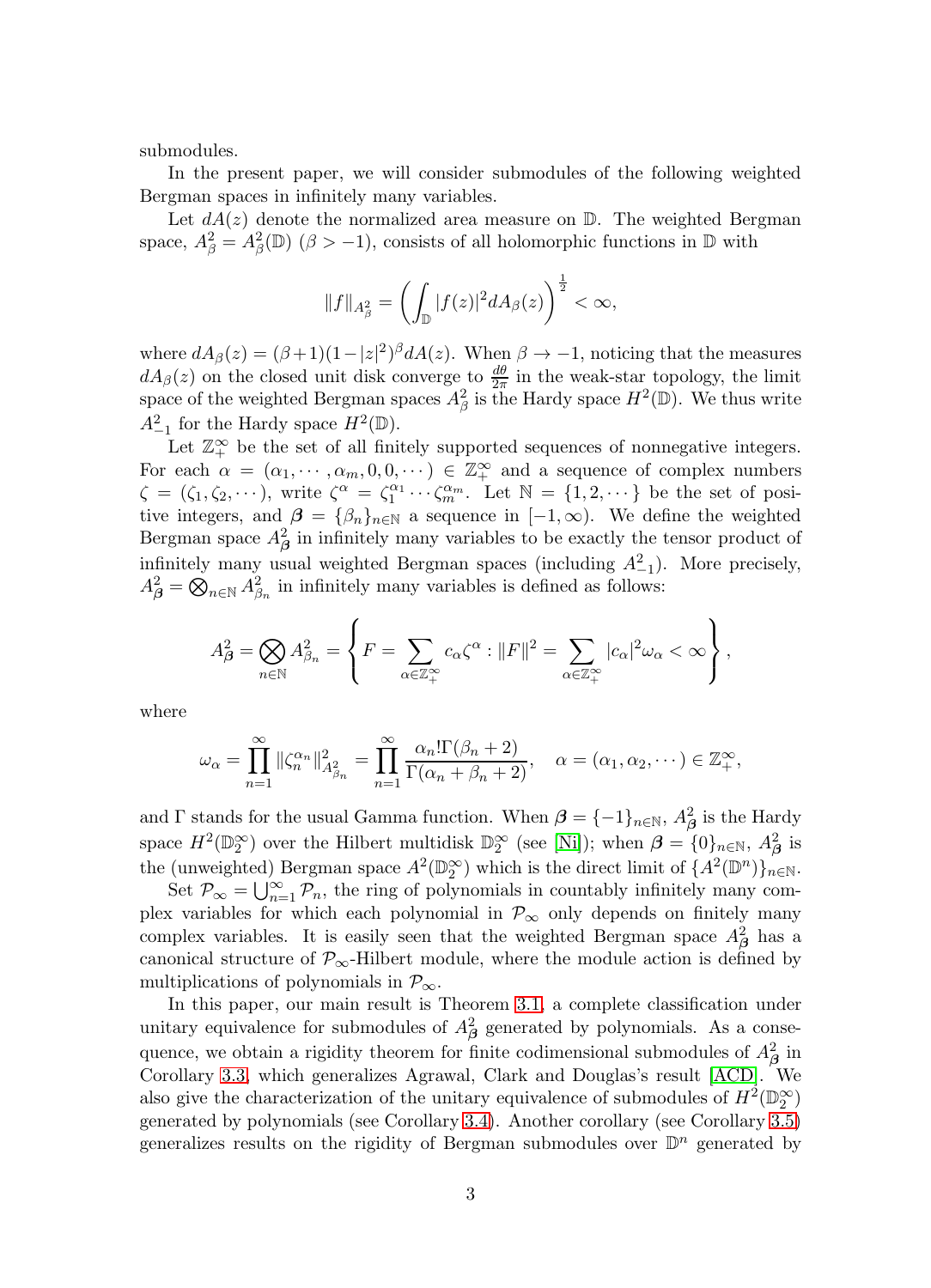polynomials to the infinite-variable setting. In general, traditional methods are not valid because the ring  $\mathcal{P}_{\infty}$  is no longer Notherian. Proofs in this paper yield a more general result, Theorem [3.2,](#page-7-1) which covers almost all previously known results in finite-variable setting. For example, for the Hardy space, our proof significantly simplifies the existing one in [\[Guo\]](#page-20-3); while for the Bergman space, a present proof is more novel than one in [\[CG2,](#page-20-4) [Pu\]](#page-20-11).

This paper is organized as follows. Section 2 is dedicated to an introduction to basic notations for  $A^2_{\beta}$  and some preparatory results. In Section 3, we completely characterize the unitary equivalence of submodules of  $A^2_\beta$  generated by polynomials. Section 4 is concerned with some results on principle submodules of  $A^2_{\beta}$ .

### 2 Preliminaries

This section consists of two parts. In the first part, we introduce some basic notations for the weighted Bergman space  $A_{\beta}^2$  in infinitely many variables. The second part is devoted to some preparatory results.

### 2.1 Some basic notations for the weighted Bergman space in infinitely many variables

For a sequence  $\beta = {\beta_n}_{n\in\mathbb{N}}$  in  $[-1,\infty)$ , as defined in Introduction, the weighted Bergman space  $A^2_{\beta}$  is exactly the tensor product of  $\{A^2_{\beta_n}\}_{n\in\mathbb{N}}$  with stabilizing sequence  $\{1\}_{n\in\mathbb{N}}$  [\[Ber\]](#page-19-4). That is to say,  $A^2_{\beta}$  is the completion of  $\mathcal{P}_{\infty}$  with respect to the inner product  $\langle \cdot, \cdot \rangle$  determined by

$$
\langle \zeta^{\gamma}, \zeta^{\delta} \rangle = \prod_{n=1}^{\infty} \langle \zeta_n^{\gamma_n}, \zeta_n^{\delta_n} \rangle_{A_{\beta_n}^2}, \quad \gamma, \delta \in \mathbb{Z}_+^{\infty},
$$

where  $\langle \cdot, \cdot \rangle_{A_{\beta_n}^2}$  denotes the inner product in  $A_{\beta_n}^2$ . We define the weighted Hilbert multidisk  $\mathbb{D}_{2,\beta}^{\infty}$  as follows:

$$
\mathbb{D}_{2,\beta}^{\infty} = \left\{ \zeta = (\zeta_1, \zeta_2, \cdots) : \sum_{n=1}^{\infty} (\beta_n + 2)|\zeta_n|^2 < \infty \text{ and for each } n \in \mathbb{N}, |\zeta_n| < 1 \right\}.
$$

In particular, when  $\beta = \{-1\}_{n \in \mathbb{N}}$ ,  $\mathbb{D}_{2,\beta}^{\infty}$  is the standard Hilbert multidisk

$$
\mathbb{D}_2^{\infty} = \left\{ \zeta = (\zeta_1, \zeta_2, \dots) \in l^2 : \text{ for each } n \in \mathbb{N}, \ |\zeta_n| < 1 \right\}
$$

(see [\[Ni\]](#page-20-12)). It is easy to check that all functions in  $A_{\beta}^2$  are holomorphic in  $\mathbb{D}_{2,\beta}^{\infty}$  (we refer the readers to [\[Di\]](#page-20-13) for the definition of holomorphic functions in a domain in some Banach space), and  $A^2_{\beta}$  is a reproducing kernel Hilbert space with the kernel

$$
K_{\lambda}(\zeta) = \prod_{n=1}^{\infty} \frac{1}{(1 - \overline{\lambda}_n \zeta_n)^{\beta_n + 2}}, \quad \lambda \in \mathbb{D}_{2,\beta}^{\infty}.
$$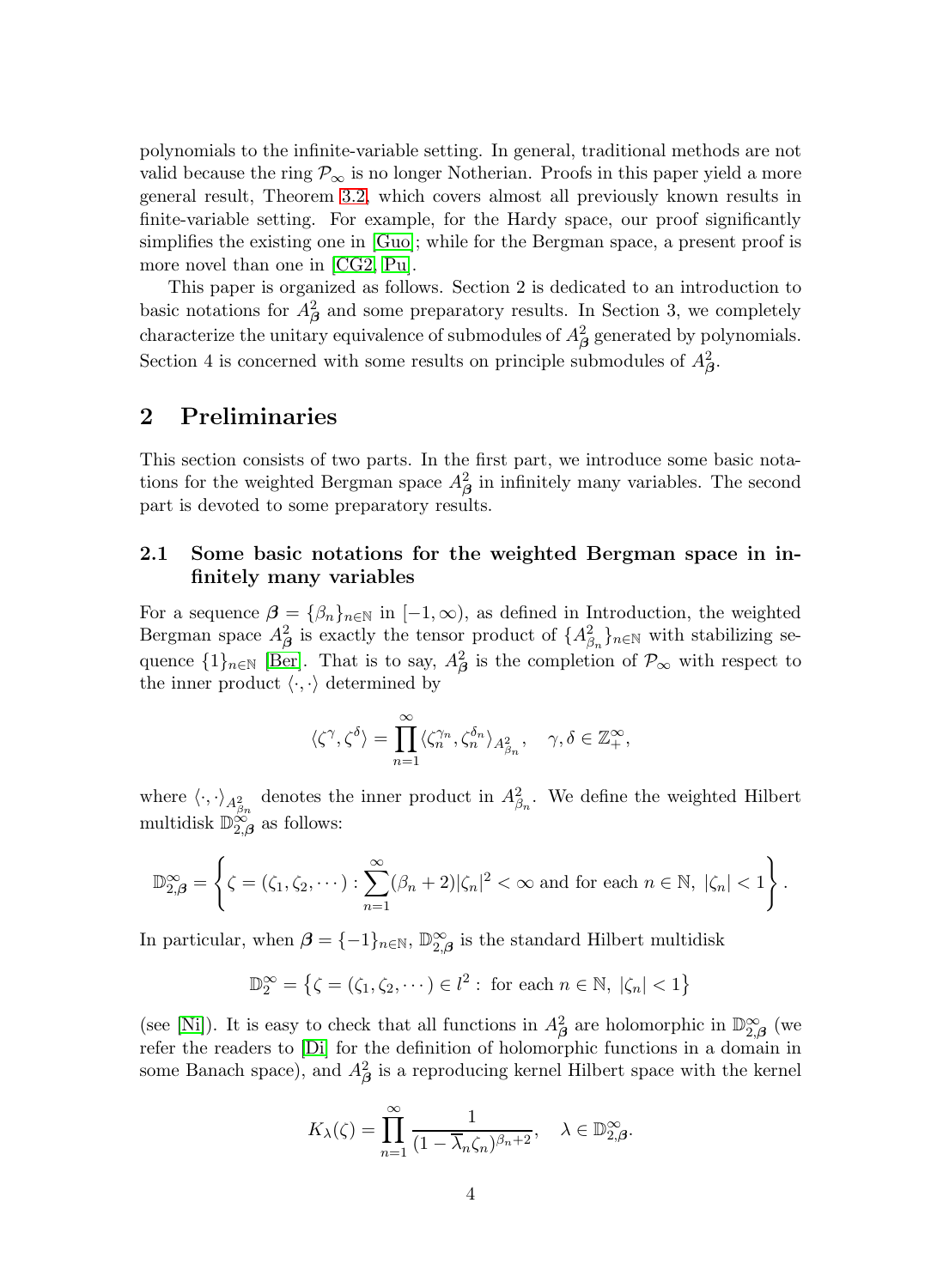Following [\[Ni\]](#page-20-12), for a nonempty subset  $S \subset \mathbb{N}$ , we define  $\mathbb{D}_2^S$  to be sequences in  $\mathbb{D}_2^{\infty}$  which are supported in S, that is,

$$
\mathbb{D}_2^S = \{ \zeta \in \mathbb{D}_2^{\infty} : \text{ for each } n \notin S, \ \zeta_n = 0 \}.
$$

When S is finite,  $\mathbb{D}_{2}^{S}$  is abbreviated as  $\mathbb{D}^{S}$ . For a nonempty subset S of N, we define  $\mathcal{P}_S$  to be the polynomial ring generated by  $\{\zeta_j\}_{j\in S}$ , and  $\mathcal{P}_{\varnothing}$  to be the complex field C. Following the definition of  $A_{\beta}^2$ , the tensor product  $A_{\beta,S}^2 = \bigotimes_{n \in S} A_{\beta_n}^2$  is defined similarly. It is a simple matter to see that  $A_{\beta,S}^2$  is exactly the closure of  $\mathcal{P}_S$  in  $A_{\beta}^2$ . If  $\beta_n = -1$  for every  $n \in S$ , then  $A_{\beta,S}^2$  is the Hardy space  $H^2(\mathbb{D}_2^S)$  (see [\[Ni,](#page-20-12) pp.1613] for a definition). When  $S = \{1, 2, \dots, n\}$ , we write  $A_{\beta,n}^2$  instead of  $A_{\beta,S}^2$ . In this situation,  $A_{\beta,n}^2$  is exactly identified with a function space over the polydisk  $\mathbb{D}^n$ .

Fix a sequence  $\beta = {\beta_n}_{n \in \mathbb{N}}$  in  $[-1,\infty)$ , put  $H = {n \in \mathbb{N} : \beta_n = -1}$  and  $B = \{n \in \mathbb{N} : \beta_n \neq -1\}.$  Then  $A^2_{\beta}$  has a canonical decomposition

$$
A_{\boldsymbol{\beta}}^2 = H^2(\mathbb{D}_2^H) \otimes A_{\boldsymbol{\beta},B}^2.
$$

Set  $\mathbb{Z}_+^B$  to be those elements in  $\mathbb{Z}_+^{\infty}$  supported in B, that is,

$$
\mathbb{Z}_{+}^{B} = \{ \alpha \in \mathbb{Z}_{+}^{\infty} : \alpha_{n} = 0 \text{ for all } n \notin B \}.
$$

This implies that every function  $F \in A_\beta^2$  can be expanded uniquely as follows:

$$
F = \sum_{\alpha \in \mathbb{Z}_{+}^{B}} F_{\alpha} \zeta^{\alpha},
$$

where  $\{F_{\alpha}: \alpha \in \mathbb{Z}_{+}^{B}\}\subset H^{2}(\mathbb{D}_{2}^{H})$ . For each  $\alpha \in \mathbb{Z}_{+}^{B}$ , we define a linear operator  $C_{\alpha}$ on  $A^2_{\beta}$  by putting  $C_{\alpha}F = F_{\alpha}$ . An easy computation shows that each  $C_{\alpha}(\alpha \in \mathbb{Z}_{+}^B)$ is bounded on  $A^2_{\beta}$ .

For every subset S of N, let  $E_S$  be the orthogonal projection from  $A^2_{\beta}$  onto  $A^2_{\beta,S}$ . It is easy to check that for  $F \in A^2_{\beta}$ ,

$$
(E_S F)(\zeta) = F(\hat{\zeta}), \quad \zeta \in \mathbb{D}_{2,\beta}^{\infty},
$$

where  $\hat{\zeta} \in \mathbb{D}_{2,\beta}^{\infty}$  such that

$$
\hat{\zeta}_n = \begin{cases} \zeta_n & n \in S, \\ 0 & n \notin S. \end{cases}
$$

Therefore  $E_S$  is multiplicative on  $A^2_{\beta}$  in the sense that  $E_S(FG) = E_S F \cdot E_S G$  if  $F, G \text{ and } FG \in A^2_{\beta}.$ 

When  $S = \{1, 2, \dots, n\}$ , we write  $E_n$  in stead of  $E_S$ . Then for each  $F \in A_\beta^2$ , the sequence  $\{\|E_n F\|\}_{n=1}^{\infty}$  is ascending, and  $\|F - E_n F\| \to 0 \ (n \to \infty)$ . Set  $dA_{-1} = \frac{d\theta}{2\pi}$  $rac{d\theta}{2\pi}$ , the normalized Lebesgue measure on the unit circle T. An important observation is that for each  $F \in A^2_{\beta}$ ,

$$
||F||2 = \sup_{n\geq 1} \sup_{0\leq r\leq 1} \int_{\Xi_n} |(E_n F)(r\zeta_1,\cdots,r\zeta_n)|^2 dA_{\beta_1}(\zeta_1)\cdots dA_{\beta_n}(\zeta_n),
$$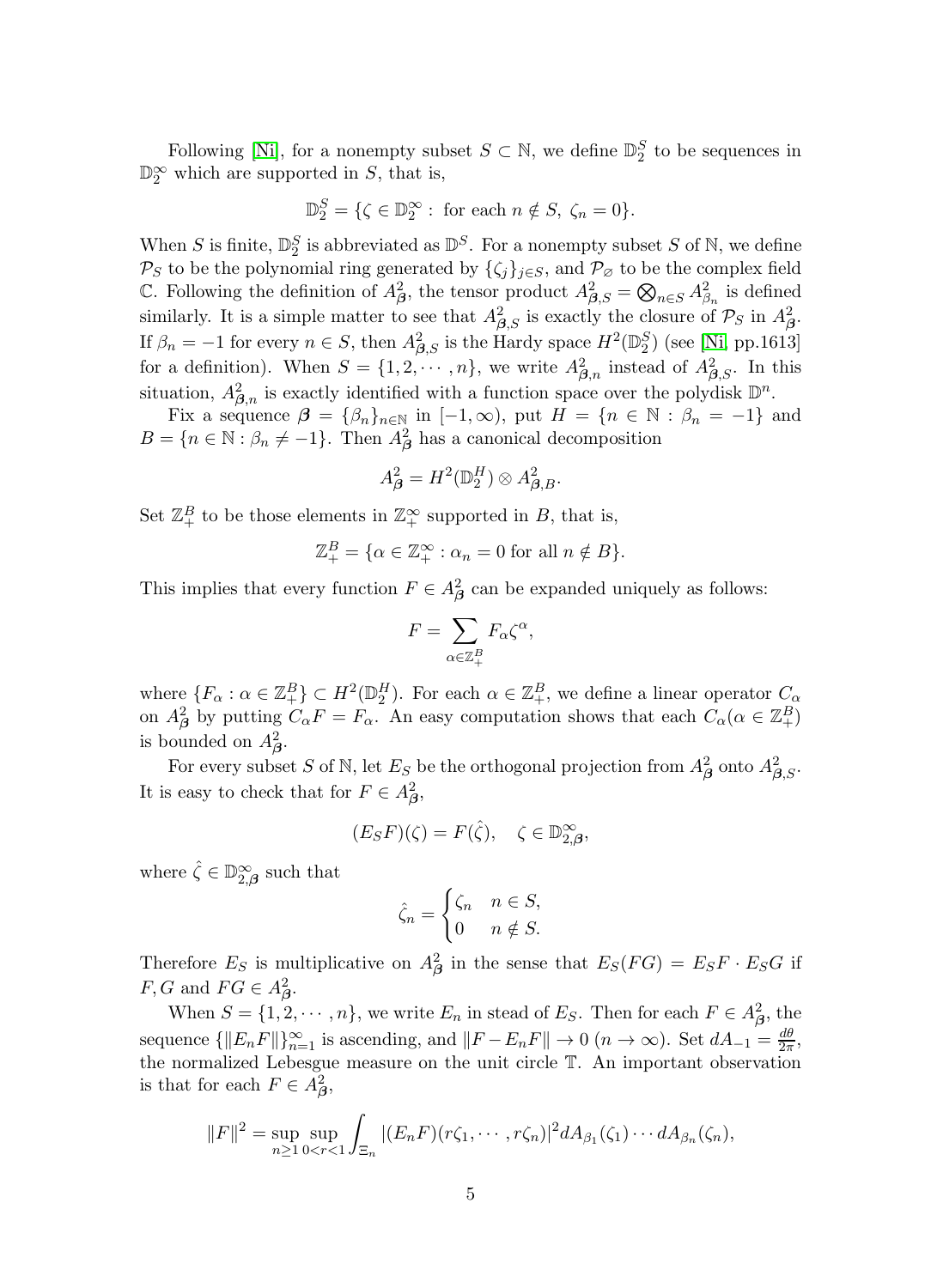where

$$
\Xi_n = \left\{ \zeta = (\zeta_1, \cdots, \zeta_n) \in \overline{\mathbb{D}}^n : \text{ when } k \in H, \ \zeta_k \in \mathbb{T} \text{ ; otherwise, } \zeta_k \in \overline{\mathbb{D}} \right\},\
$$

and  $\overline{D}$  denotes the closed unit disk.

#### 2.2 Some preparatory results

In this subsection, we will introduce some preparatory results. First, let us introduce some notations. For  $S \subset \mathbb{N}$  and a subset  $\mathcal F$  of  $A_{\beta,S}^2$ , let  $[\mathcal F]_S$  be the submodule of  $A_{\beta,S}^2$  generated by F. When  $S = \{1, 2, \cdots, n\}$ , we denote  $[\mathcal{F}]_S$  by  $[\mathcal{F}]_n$ ; when  $S = \mathbb{N}$ , we denote  $[\mathcal{F}]_S$  by  $[\mathcal{F}]$ .

Suppose  $\varphi \in A_{\beta,n}^2$ . It follows from [\[Guo,](#page-20-3) Theorem 2.3] that each function f in  $[\varphi]_n$  admits a factorization  $f = \varphi g$ , where g is holomorphic in  $\mathbb{D}^n$ . Conversely, if a holomorphic function g is such that  $\varphi g \in A_{\beta,n}^2$ , we want to know whether  $\varphi g$ belongs to  $[\varphi]_n$ . The following theorem gives a positive answer in the case that  $\varphi$ is holomorphic in some neighborhood of  $\overline{\mathbb{D}}^n$ .

<span id="page-5-0"></span>**Theorem 2.1.** Suppose  $\varphi$  is holomorphic in some neighborhood of  $\overline{\mathbb{D}}^n$ . Then

 $[\varphi]_n = \left\{ \varphi f \in A_{\beta,n}^2 : f \text{ is holomorphic in } \mathbb{D}^n \right\}.$ 

For each  $r \in (0,1)$  and a holomorphic function f in  $\mathbb{D}^n$ , we define  $f_r(\zeta) = f(r\zeta)$ ,  $\zeta \in \mathbb{D}^n$ . To prove Theorem [2.1,](#page-5-0) we need the following lemma. It can be obtained by a similar proof as in [\[DG,](#page-20-14) Lemma 3.5].

<span id="page-5-1"></span>**Lemma 2.2.** Let f be holomorphic in some neighborhood of  $\overline{D}^n$  with  $f(0) \neq 0$ . If g is holomorphic in  $\mathbb{D}^n$  such that  $fg \in A_{\boldsymbol{\beta},n}^2$ , then  $\{fg_r\}$  converges to  $fg$  weakly in  $A_{\boldsymbol{\beta},n}^2$  as  $r \to 1^-$ .

We now give the proof of Theorem [2.1.](#page-5-0)

Proof of Theorem [2.1.](#page-5-0) As mentioned above, we have obtained the inclusion in one direction. The opposite inclusion under the assumption  $\varphi(0) \neq 0$  can be viewed from Lemma [2.2.](#page-5-1) In fact, suppose that  $\varphi f \in A_{\beta,n}^2$  for some holomorphic function f in  $\mathbb{D}^n$ . By Lemma [2.2,](#page-5-1)  $\{\varphi f_r\}$  converges to  $\varphi f$  weakly in  $A_{\beta,n}^2$  as  $r \to 1^-$ , and thus  $\varphi f \in [\varphi]_n.$ 

For the general case, we may assume without loss of generality that  $\varphi \neq 0$ . Choose a point  $\xi = (\xi_1, \dots, \xi_n) \in \mathbb{D}^n$  with  $\varphi(\xi) \neq 0$ . It is easy to see that the image of  $\varphi$  under the standard unitary operator

$$
(Wf)(\zeta) = f\left(\frac{\xi_1 - \zeta_1}{1 - \overline{\xi_1}\zeta_1}, \cdots, \frac{\xi_n - \zeta_n}{1 - \overline{\xi_n}\zeta_n}\right) \cdot \prod_{k=1}^n \left(\frac{\sqrt{1 - |\xi_k|^2}}{1 - \overline{\xi_k}\zeta_k}\right)^{2 + \beta_k}, \quad f \in A_{\beta,n}^2
$$

is also holomorphic in some neighborhood of  $\overline{\mathbb{D}}^n$ , and  $(W\varphi)(0) \neq 0$ . By the proved conclusion,

$$
[W\varphi]_n = \left\{ (W\varphi)f \in A_{\beta,n}^2 : f \text{ is holomorphic in } \mathbb{D}^n \right\}.
$$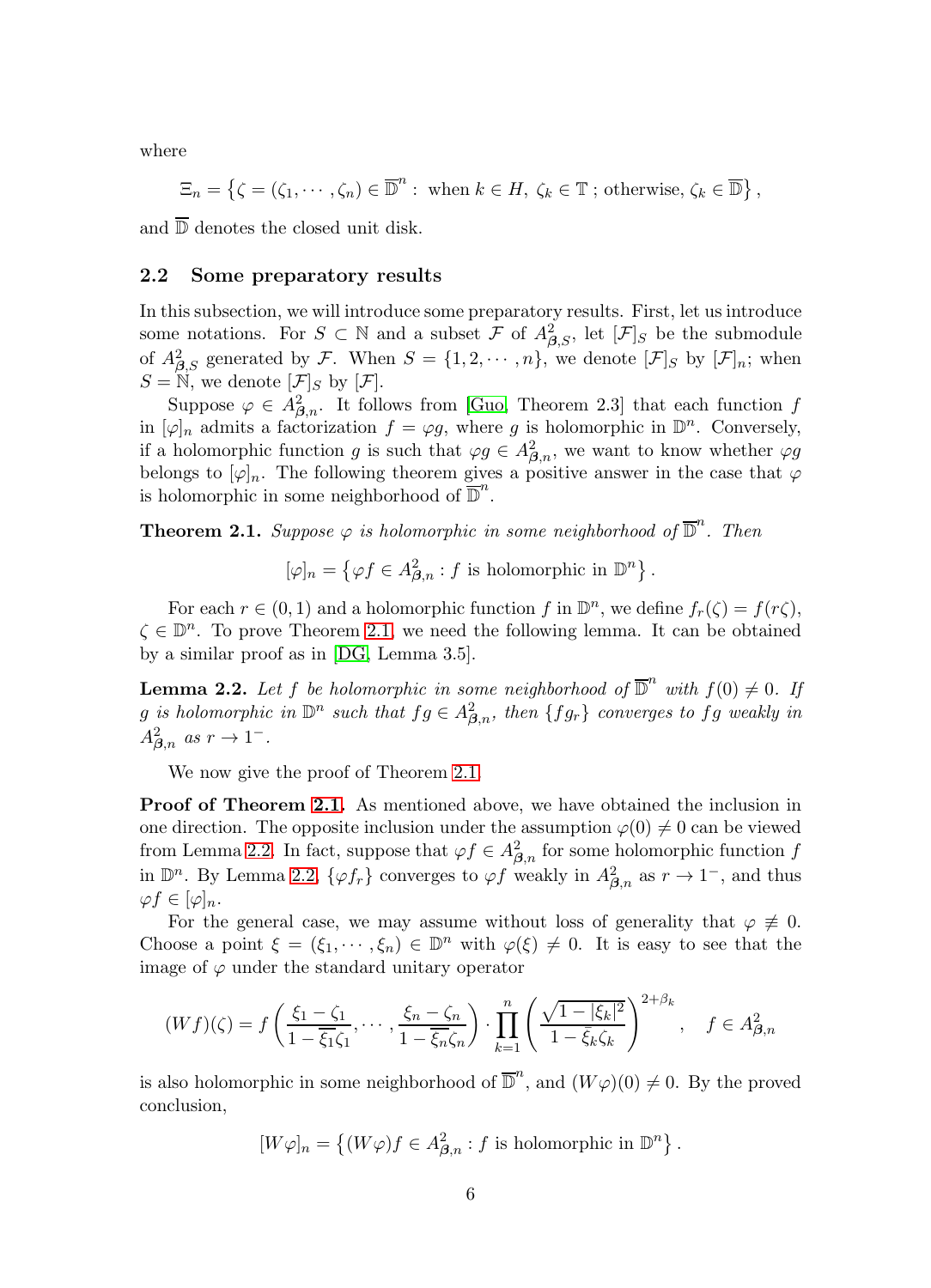On the other hand, since W maps  $\varphi H^{\infty}(\mathbb{D}^n)$  onto  $(W\varphi)H^{\infty}(\mathbb{D}^n)$ , it follows that  $W[\varphi]_n = [W\varphi]_n$ . Since W is adjoint,

$$
[\varphi]_n = W[W\varphi]_n = \left\{\varphi f \in A_{\beta,n}^2 : f \text{ is holomorphic in } \mathbb{D}^n\right\}.
$$

The proof is complete.  $\Box$ 

The following lemma will be used to prove Lemma [3.9](#page-12-0) and Lemma [3.10](#page-12-1) in Section 3.

<span id="page-6-1"></span>**Lemma 2.3.** *Suppose* −1 <  $β$  < ∞, and  ${b_n}_n>₀$  *is a sequence of real numbers. If* 

<span id="page-6-0"></span>
$$
\sum_{n=0}^{\infty} \frac{|b_n| n!}{\Gamma(n + \beta + 2)} < \infty,\tag{2.1}
$$

*and for each nonnegative integer* k*,*

$$
\sum_{n=0}^{\infty} \frac{b_n(n+k)!}{\Gamma(n+k+\beta+2)} = 0,
$$

*then*  $b_n = 0$  ( $n \ge 0$ ).

*Proof.* Write  $\psi(t) = \sum_{n=0}^{\infty} b_n t^n$ . For each  $t \in [0,1)$ , it follows that  $t^n \leq \frac{n!}{\Gamma(n+\beta)}$  $\Gamma(n+\beta+2)$ for  $n \in \mathbb{N}$  sufficiently large. Combining this with  $(2.1)$  yields the power series  $\sum_{n=0}^{\infty} b_n t^n$  converges, and thus  $\psi$  is continuous on [0, 1).

Put  $\varphi(t) = (1-t)^{\beta} \psi(t)$ . Then  $\varphi$  is continuous on [0,1], and it follows from  $(2.1)$  that  $\varphi$  is integrable over [0, 1]. Since for each nonnegative integer k,

$$
\int_0^1 t^k \varphi(t) dt = \sum_{n=0}^\infty b_n \frac{(n+k)!\Gamma(\beta+1)}{\Gamma(n+k+\beta+2)} = 0,
$$

we conclude that for each real-valued continuous function  $f$  on [0, 1],

$$
\int_0^1 f(t)\varphi(t)dt = 0.
$$

It follows from the Riesz representation theorem that  $\varphi \equiv 0$  on [0,1]. Therefore  $\psi \equiv 0$  on [0, 1), which leads to  $b_n = 0$  ( $n \ge 0$ ).  $\Box$ 

# 3 The unitary equivalence of submodules generated by polynomials

This section is devoted to the unitary equivalence of submodules of  $A^2_\beta$  generated by polynomials.

To begin, some notions related to polynomials are needed. Suppose  $S$  is a subset of N. For each  $n \in \mathbb{N}$ , we write  $S(n) = S \cap \{1, 2, \dots, n\}$ . As in the case of finitely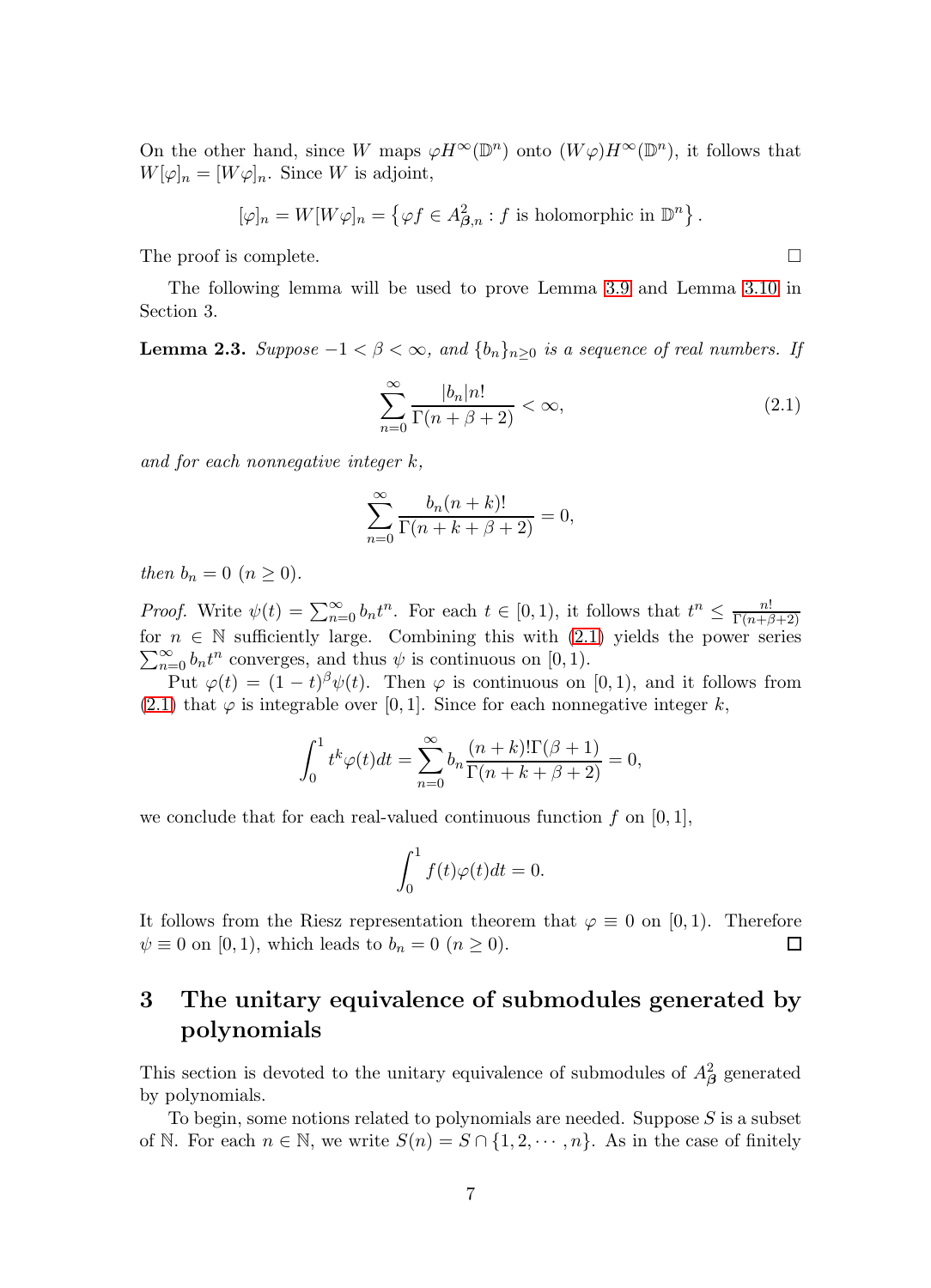many variables, every nonzero ideal  $\mathcal I$  of  $\mathcal P_S$  has a Beurling form  $\mathcal I = p\mathcal L$ , where p is the greatest common divisor of  $\mathcal{I}$ , and  $\mathcal{L}$  is an ideal of  $\mathcal{P}_S$  without nontrivial common divisor. Indeed, for  $n \in \mathbb{N}$  sufficiently large,  $\mathcal{I} \cap \mathcal{P}_{S(n)}$  is a nonzero ideal of  $\mathcal{P}_{S(n)}$ , and thus has its greatest common divisor  $p_n$ . This means that  $p_{n+1}|p_n$ , and thus the degrees of  $p_n$  are descending. This shows that there exists a positive integer m such that  $\deg p_n = \deg p_m$  for any  $n > m$ . Thus  $p_m$  is the greatest common divisor of  $\mathcal I$  as desired.

Now we define an equivalence relation on polynomial ring  $\mathcal{P}_{\infty}$ . Let  $\mathbb{D}^{\infty}$  $\mathbb{D}\times\mathbb{D}\times\cdots\;\text{and}\;\mathbb{T}^\infty=\mathbb{T}\times\mathbb{T}\times\cdots\;\text{be the cartesian product of countably infinitely}$ many open unit disks  $\mathbb D$  and unit circles  $\mathbb T$ , respectively. For each  $F \in A^2_{\beta}$ , we write

$$
\mathbb{N}_F = \left\{ n \in \mathbb{N} : \frac{\partial F}{\partial \zeta_n} \not\equiv 0 \right\}.
$$

Following [\[Guo\]](#page-20-3), say two polynomials  $p, q \in \mathcal{P}_{\infty}$  are modulus equivalent, if there are two polynomials  $r, s \in \mathcal{P}_{\infty}$  without zero point in  $\mathbb{D}^{\infty}$ , such that  $|pr| = |qs|$  on  $\mathbb{T}^{\infty}$ . In this case, write  $p \asymp q$ . It is routine to check that the binary relation  $\asymp$  on  $\mathcal{P}_{\infty}$  is an equivalence relation. By Hurwitz's theorem, if a polynomial  $u \in \mathcal{P}_n$  is zero-free in  $\mathbb{D}^n$ , then there is a  $\zeta \in \mathbb{T}$  such that  $u(\cdot,\zeta) \in \mathcal{P}_{n-1}$  is zero-free in  $\mathbb{D}^{n-1}$ . Therefore, when  $p, q \in \mathcal{P}_{\infty}$  are modulus equivalent, the corresponding r, s can be chosen from  $\mathcal{P}_{\mathbb{N}_p \cup \mathbb{N}_q}$ .

Our main result in this paper is as follows, which gives a complete classification under unitary equivalence for submodules of  $A^2_\beta$  generated by polynomials. Here, we mention a simple fact that if M is a submodule of  $A^2_\beta$ , then  $M \cap \mathcal{P}_\infty$  is an ideal of  $\mathcal{P}_{\infty}$ , see [\[DGH\]](#page-20-15).

<span id="page-7-0"></span>**Theorem 3.1.** Suppose that  $\beta = {\beta_n}_{n \in \mathbb{N}}$  is a sequence in  $[-1,\infty)$  and  $H =$  ${n \in \mathbb{N} : \beta_n = -1}$ *. Let* M, N *be two nonzero submodules of*  $A^2_{\beta}$  generated by *polynomials, and let*  $M \cap \mathcal{P}_{\infty} = p\mathcal{K}$ ,  $N \cap \mathcal{P}_{\infty} = q\mathcal{L}$  *be the Beurling forms of ideals*  $M \cap \mathcal{P}_{\infty}$  and  $N \cap \mathcal{P}_{\infty}$ , respectively. Then the following are equivalent:

*(1)* M *is unitarily equivalent to* N*;*

(2)  $K = \mathcal{L}$  *and the polynomials* p, q *admit factorizations*  $p = r\varphi$ ,  $q = s\varphi$ , *where*  $r, s \in \mathcal{P}_H$ ,  $\varphi \in \mathcal{P}_\infty$ , and  $r \asymp s$ ;

*(3) there exist an ideal* G *of*  $\mathcal{P}_{\infty}$ *, and polynomials*  $\tilde{p}, \tilde{q} \in \mathcal{P}_H$  *with*  $|\tilde{p}| = |\tilde{q}|$  *on*  $\mathbb{T}^\infty$  *such that* M *and* N *are the closures of*  $\tilde{p}G$  *and*  $\tilde{q}G$ *, respectively.* 

More generally, we have the following theorem.

<span id="page-7-1"></span>**Theorem 3.2.** *Suppose that*  $\boldsymbol{\beta} = {\beta_n}_{n \in \mathbb{N}}$  *is a sequence in*  $[-1, \infty)$ *, S is a nonempty subset of*  $\mathbb{N}$ *, and*  $H = \{n \in \mathbb{N} : \beta_n = -1\}$ *. Let*  $M$ *,*  $N$  *be two nonzero submodules of*  $A_{\bm{\beta},S}^2$  generated by some polynomials in  $\mathcal{P}_S$ , and let  $M \cap \mathcal{P}_S = p\mathcal{K}$ ,  $N \cap \mathcal{P}_S = q\mathcal{L}$  be *the Beurling forms of ideals*  $M \cap \mathcal{P}_S$  *and*  $N \cap \mathcal{P}_S$ *, respectively. Then the following are equivalent:*

*(1)* M *is unitarily equivalent to* N*;*

(2)  $K = \mathcal{L}$  *and the polynomials* p, q *admit factorizations*  $p = r\varphi$ ,  $q = s\varphi$ , *where*  $r, s \in \mathcal{P}_{S \cap H}, \varphi \in \mathcal{P}_S, \text{ and } r \asymp s;$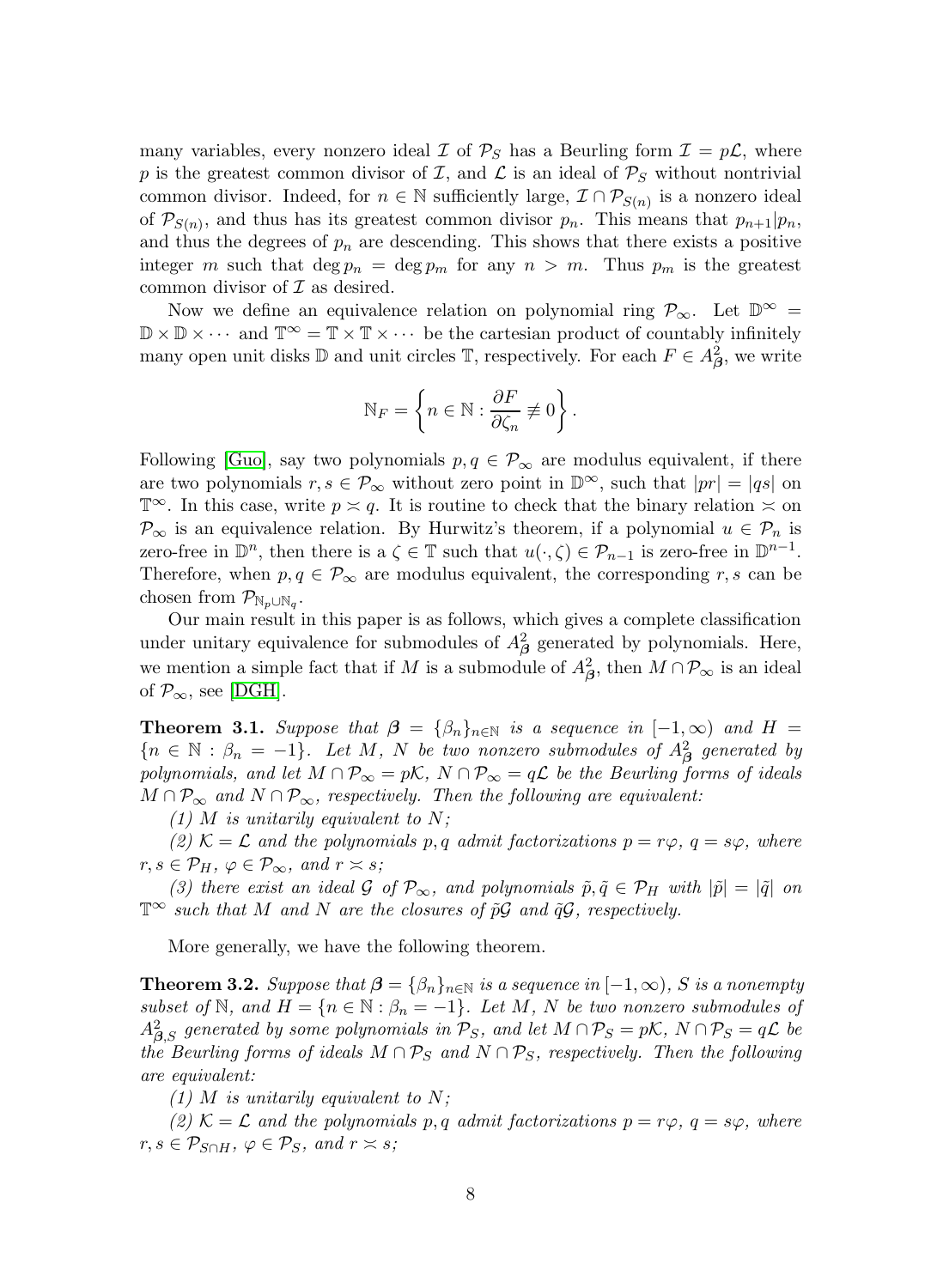*(3) there exist an ideal* G *of*  $\mathcal{P}_S$ *, and polynomials*  $\tilde{p}, \tilde{q} \in \mathcal{P}_{S \cap H}$  *with*  $|\tilde{p}| = |\tilde{q}|$  *on*  $\mathbb{T}^\infty$  *such that* M *and* N *are the closures of*  $\tilde{p}G$  *and*  $\tilde{q}G$ *, respectively.* 

By taking  $S = \{1, 2, \dots, n\}$  in Theorem [3.2,](#page-7-1) we obtain the version of Theorem [3.1](#page-7-0) in finite-variable setting. In this paper, we only give the proof of Theorem [3.1.](#page-7-0) Our methods are also valid to prove Theorem [3.2.](#page-7-1)

Before proving Theorem [3.1,](#page-7-0) we give some applications. Corollary [3.3](#page-8-0) below generalizes [\[ACD,](#page-19-1) Corollary 3]. It shows the rigidity of finite codimensional submodules of  $A^2_{\beta}$ .

<span id="page-8-0"></span>**Corollary 3.3.** *If* M and N are submodules of finite codimension in  $A^2_{\beta}$ , then they *are unitarily equivalent only when they coincide.*

*Proof.* A similar proof as in [\[DGH,](#page-20-15) Theorem 3.2] (or see [\[DPSY,](#page-20-5) Proposition 2.4]) shows that submodules M, N are generated by  $M \cap \mathcal{P}_{\infty}$  and  $N \cap \mathcal{P}_{\infty}$ , respectively, and the codimensions of both ideals  $M \cap \mathcal{P}_{\infty}$  and  $N \cap \mathcal{P}_{\infty}$  in  $\mathcal{P}_{\infty}$  are finite. This implies that each of this two ideals is of trivial greatest common divisor. By Theorem [3.1,](#page-7-0)  $M \cap \mathcal{P}_{\infty} = N \cap \mathcal{P}_{\infty}$ , and hence  $M = N$ . □

Applying Theorem [3.1](#page-7-0) to the Hardy module  $H^2(\mathbb{D}_2^{\infty})$ , we obtain the following.

<span id="page-8-1"></span>**Corollary 3.4.** Let M, N be two nonzero submodules of  $H^2(\mathbb{D}_2^{\infty})$  generated by *polynomials, and let*  $M \cap \mathcal{P}_{\infty} = p\mathcal{K}$ ,  $N \cap \mathcal{P}_{\infty} = q\mathcal{L}$  *be the Beurling forms of ideals*  $M \cap \mathcal{P}_{\infty}$  and  $N \cap \mathcal{P}_{\infty}$ , respectively. Then M is unitarily equivalent to N if and only *if*  $p \asymp q$  *and*  $\mathcal{K} = \mathcal{L}$ *.* 

Below, we take  $\eta = {\eta_n}_{n \in \mathbb{N}}$  to be a sequence in  $(-1, \infty)$ . In this case, the corresponding  $H = \emptyset$ . Applying Theorem [3.1](#page-7-0) to polynomially generated submodules of  $A_{\eta}^2$ , we have the following corollary which shows rigidity of such submodules.

<span id="page-8-2"></span>**Corollary 3.5.** Let  $\eta = \{\eta_n\}_{n \in \mathbb{N}}$  be a sequence in  $(-1, \infty)$ , and let M, N be two  $submodules$  of  $A_{\eta}^2$  generated by polynomials. Then M is unitarily equivalent to N *only if*  $M = N$ .

The remainder of this section will be devoted to the proof of Theorem [3.1.](#page-7-0) First, we recall again for a sequence  $\beta = {\beta_n}_{n \in \mathbb{N}}$  in  $[-1,\infty)$ ,  $H = {n \in \mathbb{N} : \beta_n = -1}$ and  $B = \{n \in \mathbb{N} : \beta_n \neq -1\}$ . In what follows, we introduce a proposition. It will play an important role in the proof of Theorem [3.1.](#page-7-0)

<span id="page-8-3"></span>**Proposition 3.6.** Let  $M$ ,  $N$  be two nonzero submodules of  $A^2_{\boldsymbol{\beta}}$  generated by some *polynomials in*  $\mathcal{P}_H$ *, and* p*,* q denote the greatest common divisors of ideals  $M \cap \mathcal{P}_{\infty}$ *and*  $N ∩ P<sub>∞</sub>$ *, respectively. If* M *is unitarily equivalent to* N *via a unitary module map* U, then U can be extended to a unitary module map  $\tilde{U}$  : [p]  $\rightarrow$  [q].

To give the proof of Proposition [3.6,](#page-8-3) we need two lemmas.

<span id="page-8-4"></span>Lemma 3.7. *Suppose* S *is a nonempty subset of* N*. Let* M*,* N *be submodules of*  $A^2_{\boldsymbol{\beta}}$  generated by some polynomials in  $\mathcal{P}_S$ . If  $M$  is unitarily equivalent to  $N$  via a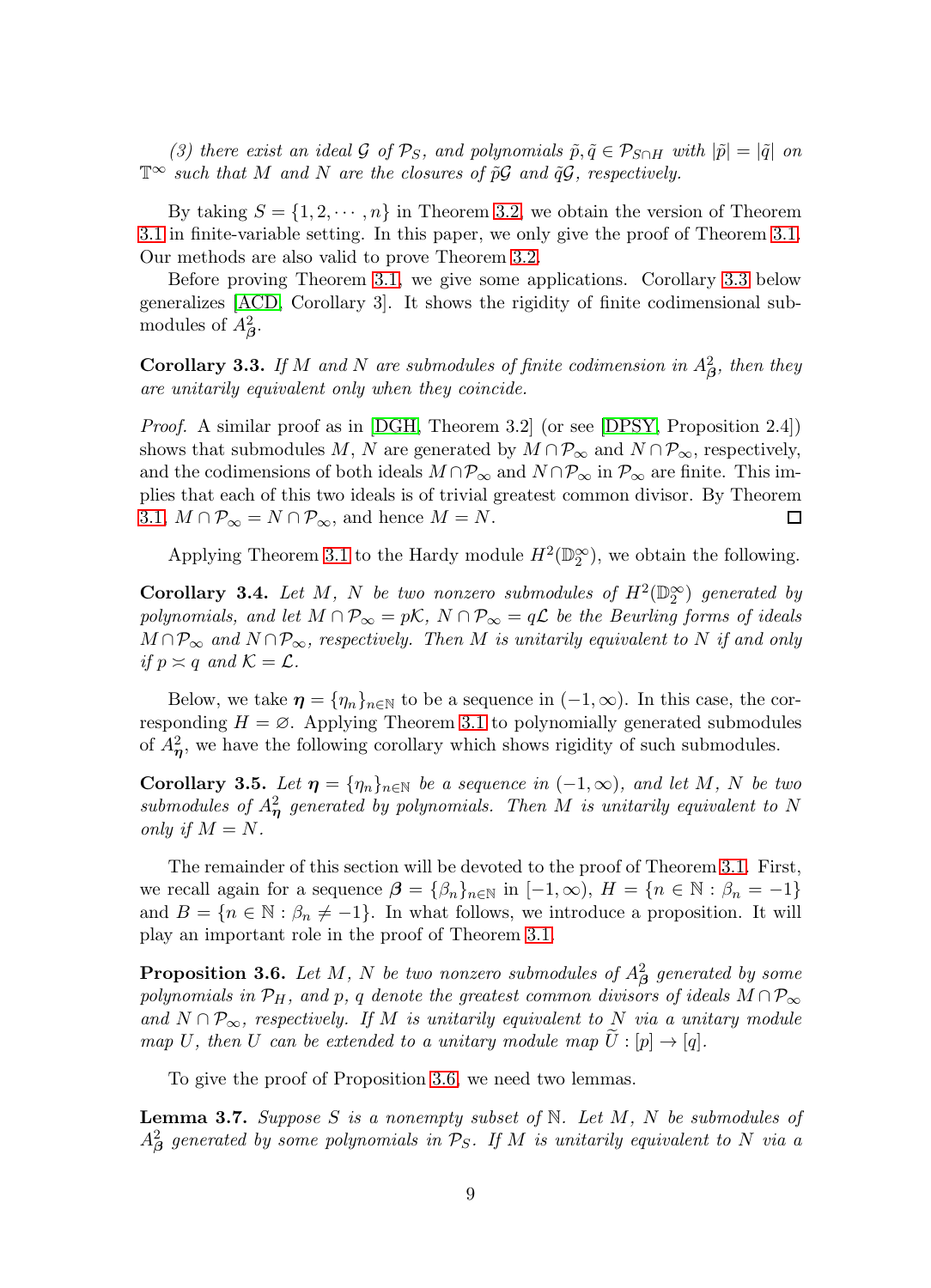*unitary module map* U*, then there exists a positive integer* K*, such that for each*  $k \geq K$ ,

$$
U\left(M\cap A_{\beta,S(k)}^{2}\right)=N\cap A_{\beta,S(k)}^{2}.
$$

*Proof.* Take a positive integer K such that both  $M \cap \mathcal{P}_{S(K)}$  and  $N \cap \mathcal{P}_{S(K)}$  are nonzero. It is easy to see that both  $M \cap \mathcal{P}_{S(K)}$  and  $N \cap \mathcal{P}_{S(K)}$  are ideals of  $\mathcal{P}_{S(K)}$ . It will be shown if  $k \geq K$  and  $F \in M \cap A^2_{\boldsymbol{\beta}, S(k)}$ , then  $UF \in A^2_{\boldsymbol{\beta}, S(k)}$ .

Take a nonzero polynomial  $r \in N \cap \mathcal{P}_{S(k)}$ . Then

<span id="page-9-1"></span>
$$
E_{S(k)}U(rF) = E_{S(k)}(r \cdot UF) = r \cdot E_{S(k)}UF \in N.
$$
\n(3.1)

By an approximation argument, for each  $G \in A^2_{\beta}$ ,

<span id="page-9-0"></span>
$$
U^{-1}(rG) = G \cdot U^{-1}r.
$$
\n(3.2)

Then  $U^{-1}r$  is a multiplier of  $A^2_{\beta}$ . Taking  $G = E_{S(k)}UF$  in [\(3.2\)](#page-9-0) we then obtain

<span id="page-9-2"></span>
$$
U^{-1}(r \cdot E_{S(k)}UF) = E_{S(k)}UF \cdot U^{-1}r.
$$
\n(3.3)

Taking  $G = UF$  in [\(3.2\)](#page-9-0) we then obtain

<span id="page-9-3"></span>
$$
UF \cdot U^{-1}r = U^{-1}(r \cdot UF) = U^{-1}(U(rF)) = rF.
$$
\n(3.4)

Therefore

<span id="page-9-4"></span>
$$
U^{-1}E_{S(k)}U(rF) = U^{-1}(r \cdot E_{S(k)}UF) = E_{S(k)}UF \cdot U^{-1}r, \qquad (3.5)
$$

where the first equality follows from  $(3.1)$  and the second follows from  $(3.3)$ . On the other hand, since  $E_{S(k)}$  is multiplicative and idempotent on  $A_{\beta}^2$ ,

$$
E_{S(k)}(E_{S(k)}UF \cdot U^{-1}r) = E_{S(k)}^2UF \cdot E_{S(k)}U^{-1}r = E_{S(k)}(UF \cdot U^{-1}r).
$$

Then it follows from [\(3.4\)](#page-9-3) that

$$
E_{S(k)}(E_{S(k)}UF \cdot U^{-1}r) = E_{S(k)}(UF \cdot U^{-1}r) = E_{S(k)}(rF) = rF.
$$

Combining [\(3.5\)](#page-9-4) with this equality gives

$$
E_{S(k)}U^{-1}E_{S(k)}U(rF) = E_{S(k)}(E_{S(k)}UF \cdot U^{-1}r) = rF,
$$

and thus

$$
||U(rF)|| = ||rF|| = ||E_{S(k)}U^{-1}E_{S(k)}U(rF)|| \le ||E_{S(k)}U(rF)|| \le ||U(rF)||.
$$

This implies

$$
||U(rF)|| = ||E_{S(k)}U(rF)||,
$$

forcing

$$
U(rF) = E_{S(k)}U(rF),
$$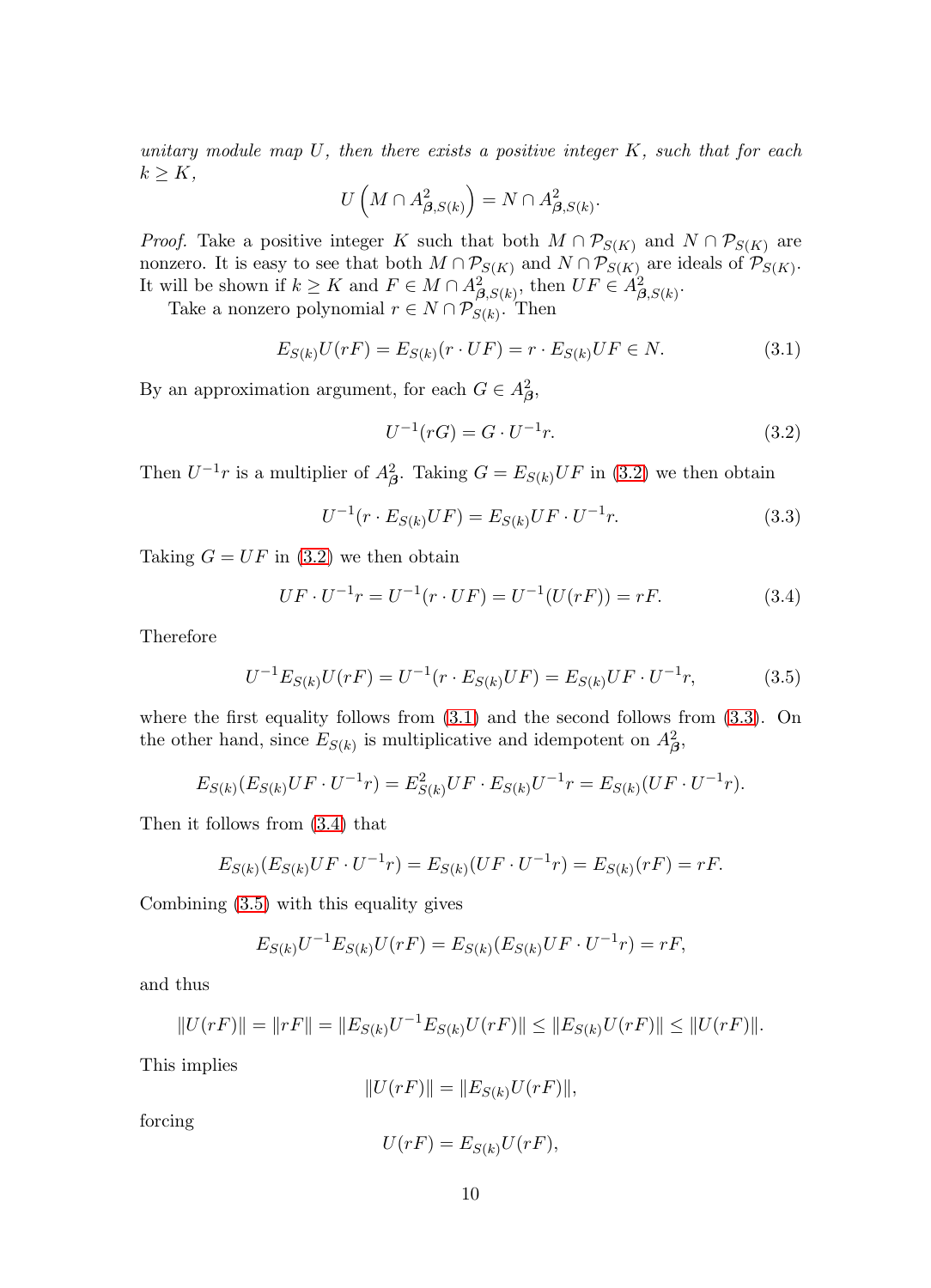and hence

$$
r \cdot UF = r \cdot E_{S(k)}UF.
$$

Then

$$
UF = E_{S(k)}UF \in A_{\beta,S(k)}^2,
$$

which implies

$$
U\left(M\cap A_{\beta,S(k)}^2\right)\subset N\cap A_{\beta,S(k)}^2.
$$

Applying a similar argument yields the opposite inclusion, which completes the proof.  $\Box$ 

<span id="page-10-0"></span>**Lemma 3.8.** *If*  $\mathcal{E}$  *is a nonzero ideal of*  $\mathcal{P}_H$ *, then*  $[\mathcal{E}] \cap \mathcal{P}_{\infty}$  *and*  $[\mathcal{E}] \cap \mathcal{P}_H$  *have the same greatest common divisor, except a constant factor.*

*Proof.* Let  $\varphi_1$ ,  $\varphi_2$  be the greatest common divisors of  $[\mathcal{E}] \cap \mathcal{P}_{\infty}$  and  $[\mathcal{E}] \cap \mathcal{P}_H$ , respectively. It is clear that  $\varphi_1|\varphi_2$ .

On the other hand, it is easy to verify that  $[\mathcal{E}] = [\mathcal{E}]_H \otimes A_{\beta,B}^2$ . Then for each polynomial  $r \in [\mathcal{E}] \cap \mathcal{P}_{\infty}$ , there exists a positive integer N and polynomials  ${r_k}_{k=1}^N \subset [\mathcal{E}] \cap \mathcal{P}_H$ ,  ${p_k}_{k=1}^N \subset \mathcal{P}_B$ , such that  $r = \sum_{k=1}^N r_k p_k$ . This implies  $\varphi_2 | r$ , and thus  $\varphi_2|\varphi_1$ . Therefore  $\varphi_1 = c\varphi_2$  for some constant c.

Before proving Proposition [3.6,](#page-8-3) we recall some notions related to the Hardy space  $H^2(\mathbb{D}_2^H)$ . Let

$$
\mathbb{T}^{H} = \{ \zeta \in \mathbb{T}^{\infty} : \text{ for each } n \notin H, \ \zeta_{n} = 1 \}.
$$

As a subgroup of  $\mathbb{T}^{\infty}$ , it is compact. The Haar measure on  $\mathbb{T}^{H}$  will be denoted by  $\sigma_H$ . The Hardy space over  $\mathbb{T}^H$ , denoted by  $H^2(\mathbb{T}^H)$ , is the closure of  $\mathcal{P}_H$  in the space  $L^2(\mathbb{T}^H, \sigma_H)$ . With each function  $F \in H^2(\mathbb{D}_2^H)$  is associated its boundaryvalue function  $F^* \in H^2(\mathbb{T}^H)$ , and

<span id="page-10-2"></span>
$$
||F||^2 = \int_{\mathbb{T}^H} |F^*|^2 d\sigma_H.
$$
\n(3.6)

Moreover,  $H^2(\mathbb{D}_2^H)$  is isometrically isomorphic to  $H^2(\mathbb{T}^H)$ , and the isomorphism  $H^2(\mathbb{T}^H) = H^2(\mathbb{D}_2^H)$  is realized by taking Poisson integrals (see [\[Ru\]](#page-20-16) for the finitevariable case; see [\[AOS,](#page-19-5) [CG1\]](#page-20-17) for the infinite-variable case). Hence we may identify a function in  $H^2(\mathbb{D}_2^H)$  with its boundary-value function in  $H^2(\mathbb{T}^H)$  if we need.

To prove Proposition [3.6,](#page-8-3) we also need the following reasoning. Suppose  $S$  is a subset of N. For  $p \in \mathcal{P}_S$ , since  $p \cdot \mathcal{P}_\infty$  is dense in [p], it follows that  $p \cdot \mathcal{P}_S = E_S(p \cdot \mathcal{P}_\infty)$ is dense in  $E_S[p]$ , and thus  $[p]_S = E_S[p]$ . On the other hand,

$$
[p]_S \subset [p] \cap A_{\beta,S}^2 \subset E_S[p].
$$

Thus we have proved

<span id="page-10-1"></span>
$$
[p]_S = [p] \cap A_{\beta,S}^2 = E_S[p]. \tag{3.7}
$$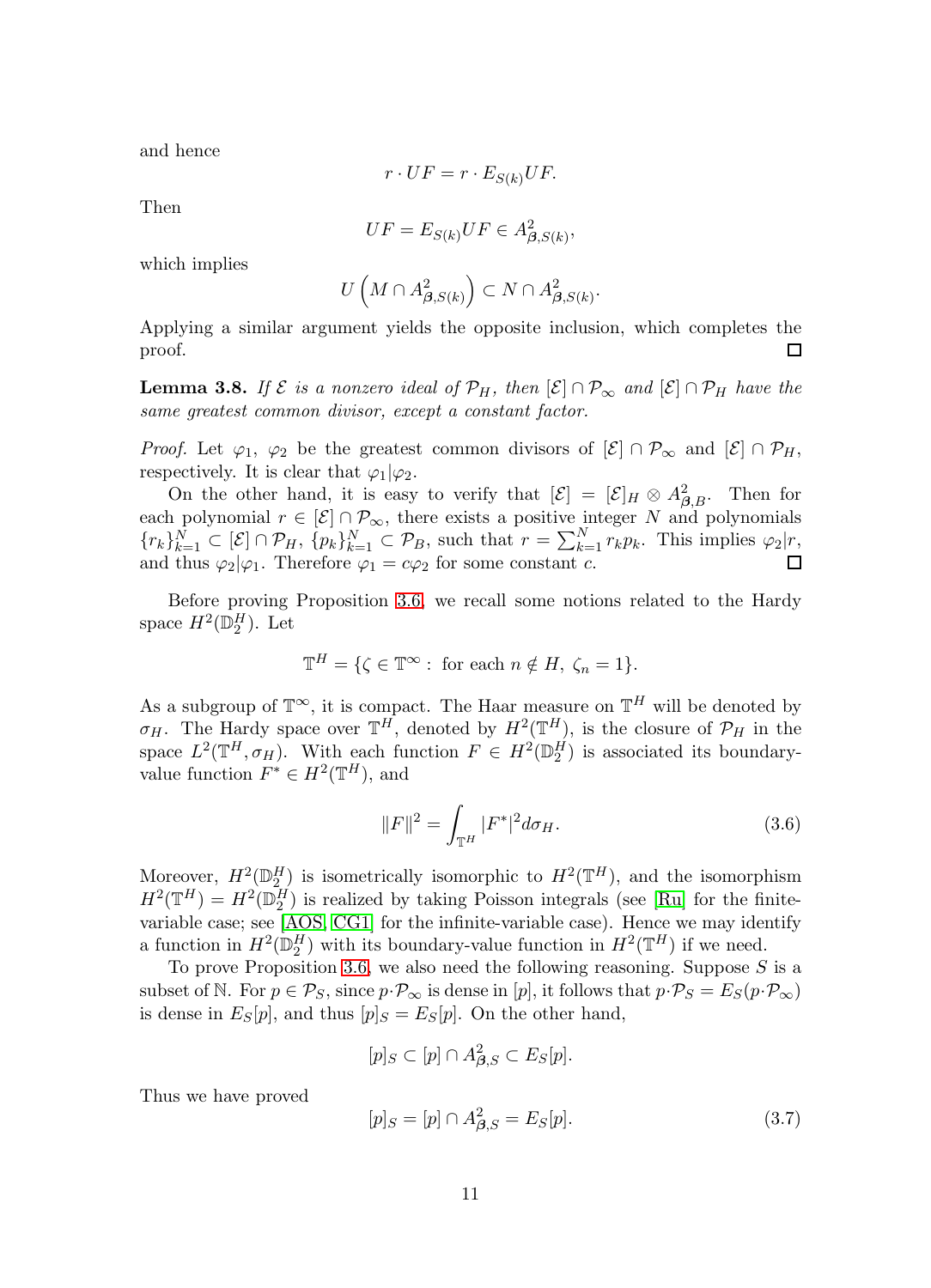We also recall that every function  $F \in A_\beta^2$  can be expanded uniquely as follows:

<span id="page-11-2"></span>
$$
F = \sum_{\alpha \in \mathbb{Z}_+^B} C_{\alpha} F \cdot \zeta^{\alpha},\tag{3.8}
$$

where  $\{C_{\alpha}F : \alpha \in \mathbb{Z}_{+}^{B}\}\subset H^{2}(\mathbb{D}_{2}^{H}).$ 

We now prove Proposition [3.6.](#page-8-3)

**Proof of Proposition [3.6.](#page-8-3)** If  $H = \emptyset$ , then  $M = N = A_{\beta}^2$ , and the conclusion is trivial. Below we suppose that H is nonempty. It is clear that both  $M \cap \mathcal{P}_H$ and  $N \cap \mathcal{P}_H$  are ideals of  $\mathcal{P}_H$ . By Lemma [3.8,](#page-10-0)  $p, q \in \mathcal{P}_H$  are the greatest common divisors of  $M \cap \mathcal{P}_H$  and  $N \cap \mathcal{P}_H$ , respectively. So we assume  $M \cap \mathcal{P}_H = pK$  and  $N \cap \mathcal{P}_H = q\mathcal{L}$  are the Beurling forms of  $M \cap \mathcal{P}_H$  and  $N \cap \mathcal{P}_H$ , respectively.

Taking  $S = H$  in Lemma [3.7](#page-8-4) yields that for *n* sufficiently large,

<span id="page-11-1"></span>
$$
U\left(M \cap H^2(\mathbb{D}^{H(n)})\right) = N \cap H^2(\mathbb{D}^{H(n)}).
$$
\n(3.9)

Moreover, we suppose that for such  $n, \mathcal{K} \cap \mathcal{P}_{H(n)}$  only have trivial common divisors, and p, q are the greatest common divisors of  $M \cap \mathcal{P}_{H(n)}$  and  $N \cap \mathcal{P}_{H(n)}$ , respectively.

Without loss of generality we may assume  $H(n) = \{1, 2, \dots, n\}$ . It follows from [\[ACD,](#page-19-1) Lemma 1] that there is a function  $\eta$  on  $\mathbb{T}^n$  with modulus 1, such that for  $f \in M \cap H^2(\mathbb{D}^n)$ ,

<span id="page-11-0"></span>
$$
Uf = \eta f \tag{3.10}
$$

on  $\mathbb{T}^n$ . Then [\[Guo,](#page-20-3) Lemma 3.5] immediately yields  $\eta p \in H^\infty(\mathbb{T}^n)$ . Put  $\tilde{p} = \eta p$  and  $\tilde{q} = \bar{\eta}q$ . It will be shown that  $\tilde{p} \in [q]_n$  and  $\tilde{q} \in [p]_n$ .

For  $u \in \mathcal{K} \cap \mathcal{P}_n$ , we have  $pu \in M \cap H^2(\mathbb{D}^n)$ . Then by  $(3.10)$ ,

$$
U(pu) = \eta pu = \tilde{p}u.
$$

Combining this with [\(3.7\)](#page-10-1) and [\(3.9\)](#page-11-1) shows that

$$
\tilde{p}u \in N \cap H^2(\mathbb{D}^n) \subset [q] \cap H^2(\mathbb{D}^n) = [q]_n.
$$

It follows from Theorem [2.1](#page-5-0) that for each  $u \in \mathcal{K} \cap \mathcal{P}_n$ , there corresponds a holomorphic function  $h_u$  in  $\mathbb{D}^n$  such that  $\tilde{p}u = qh_u$ . It is known that the polynomial ring  $\mathcal{P}_n$  is Noetherian, and hence  $\mathcal{K} \cap \mathcal{P}_n$ , as an ideal of  $\mathcal{P}_n$ , is finitely generated [\[AM\]](#page-19-6). Suppose that  $\mathcal{K} \cap \mathcal{P}_n$  is generated by  $u_1, \dots, u_m$ , and put

$$
Z(\mathcal{K} \cap \mathcal{P}_n) = \{ \zeta \in \mathbb{D}^n : u(\zeta) = 0 \text{ for all } u \in \mathcal{K} \cap \mathcal{P}_n \},
$$

the zero set of  $\mathcal{K} \cap \mathcal{P}_n$  in  $\mathbb{D}^n$ . Noticing that

$$
\frac{\tilde{p}}{q} = \frac{h_{u_1}}{u_1} = \cdots = \frac{h_{u_m}}{u_m},
$$

we see  $\frac{\tilde{p}}{q}$  $\frac{\tilde{p}}{q}$  is holomorphic in  $\mathbb{D}^n \setminus Z(\mathcal{K} \cap \mathcal{P}_n)$ . Since the greatest common divisor of  $\mathcal{K} \cap \mathcal{P}_n$  is 1, the set  $Z(\mathcal{K} \cap \mathcal{P}_n)$  has codimension  $\geq 2$  as an analytic subset of  $\mathbb{D}^n$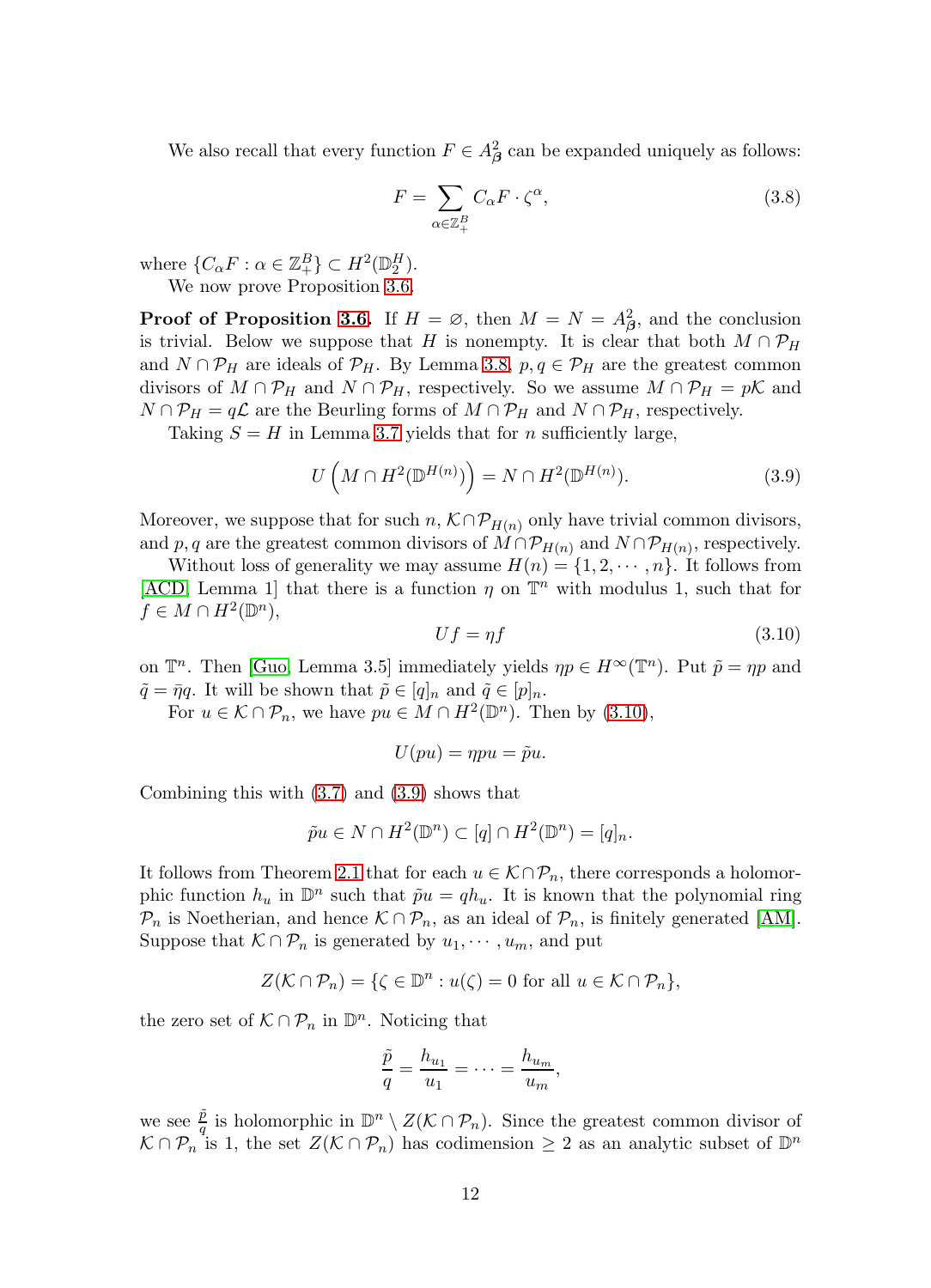([\[CG2,](#page-20-4) Corollary 3.1.12]), and thus  $\frac{\tilde{p}}{q}$  can be extended to a holomorphic function gin  $\mathbb{D}^n$  by the second removable singularity theorem ([\[KK,](#page-20-18) Theorem 7.7]). Now Theorem [2.1](#page-5-0) gives  $\tilde{p} = qg \in [q]_n$ . Similarly,  $\tilde{q} \in [p]_n$ .

By [\(3.6\)](#page-10-2) and the conclusion above, it is easily seen that  $\eta[p]_H \subset [q]_H$ , and for each  $h \in [p]_H$ ,  $\|\eta h\| = \|h\|$ . Combining the decomposition  $[p] = [p]_H \otimes A_{\beta,B}^2$  with [\(3.8\)](#page-11-2) gives that  $C_{\alpha} F \in [p]_H$  for every  $F \in [p]$  and  $\alpha \in \mathbb{Z}_{+}^B$ . Define a linear operator  $\tilde{U}: [p] \to [q]$  by putting

$$
\widetilde{U}F = \sum_{\alpha \in \mathbb{Z}_{+}^{B}} \eta C_{\alpha} F \cdot \zeta^{\alpha}, \quad F \in [p].
$$

Then for each  $F \in [p]$ ,

$$
\|\widetilde{U}F\|^2=\sum_{\alpha\in\mathbb{Z}_{+}^{B}}\|\eta C_{\alpha}F\|^2\|\zeta^{\alpha}\|^2=\sum_{\alpha\in\mathbb{Z}_{+}^{B}}\|C_{\alpha}F\|^2\|\zeta^{\alpha}\|^2=\|F\|^2,
$$

which implies  $\widetilde{U}$  is an isometry. Similarly, we define a linear operator  $\widetilde{V}: [q] \to [p]$ by putting

$$
\widetilde{V}G = \sum_{\alpha \in \mathbb{Z}_+^B} \overline{\eta} C_{\alpha} G \cdot \zeta^{\alpha}, \quad G \in [q].
$$

A simple verification shows that  $\widetilde{U}\widetilde{V}$  is the identity operator on [q]. Therefore  $\widetilde{U}$  is onto, and hence unitary.

The only thing remaining is to show that  $\tilde{U}$  is an extension of U. Indeed, it is clear that  $\tilde{U}|_{pK} = U|_{pK}$ . Since M is generated by some polynomials in  $\mathcal{P}_H$ , it follows that  $M = [M \cap \mathcal{P}_H] = [p\mathcal{K}]$ , and thus  $\widetilde{U}|_M = U$ . The proof is complete.  $\Box$ 

To prove Theorem [3.1,](#page-7-0) we also need the following lemma.

<span id="page-12-0"></span>**Lemma 3.9.** Let  $M$ ,  $N$  be two submodules of  $A^2_{\boldsymbol{\beta}},$  and  $M$  is unitarily equivalent *to* N *via a unitary module map* U. If  $F \in M$  *and*  $\mathbb{N}_F \cap B$  *is a finite set, then for*  $\operatorname{each} \alpha \in \mathbb{Z}_{+}^{B}, \|C_{\alpha}F\| = \|C_{\alpha}UF\|.$ 

We will prove Lemma [3.9](#page-12-0) by virtue of Lemma [3.10](#page-12-1) below.

<span id="page-12-1"></span>**Lemma 3.10.** Let  $M$ ,  $N$  be two submodules of  $A^2_{\boldsymbol{\beta}},$  and  $M$  is unitarily equivalent *to* N *via a unitary module map* U. Then for each  $F \in M$ ,  $\mathbb{N}_F \cap B = \mathbb{N}_{UF} \cap B$ .

*Proof.* We first prove  $\mathbb{N}_{UF} \cap B \subset \mathbb{N}_F \cap B$ . If  $B \setminus \mathbb{N}_F$  is empty, then  $\mathbb{N}_{UF} \cap B \subset B$  =  $\mathbb{N}_F \cap B$ , and the desired conclusion follows. Below, we suppose  $B \setminus \mathbb{N}_F$  is nonempty. Pick  $j \in B \setminus \mathbb{N}_F$ . It is easily seen that

<span id="page-12-2"></span>
$$
\|\zeta_j^k\|^2 \|F\|^2 = \frac{k!\Gamma(\beta_j+2)}{\Gamma(\beta_j+k+2)} \|F\|^2. \tag{3.11}
$$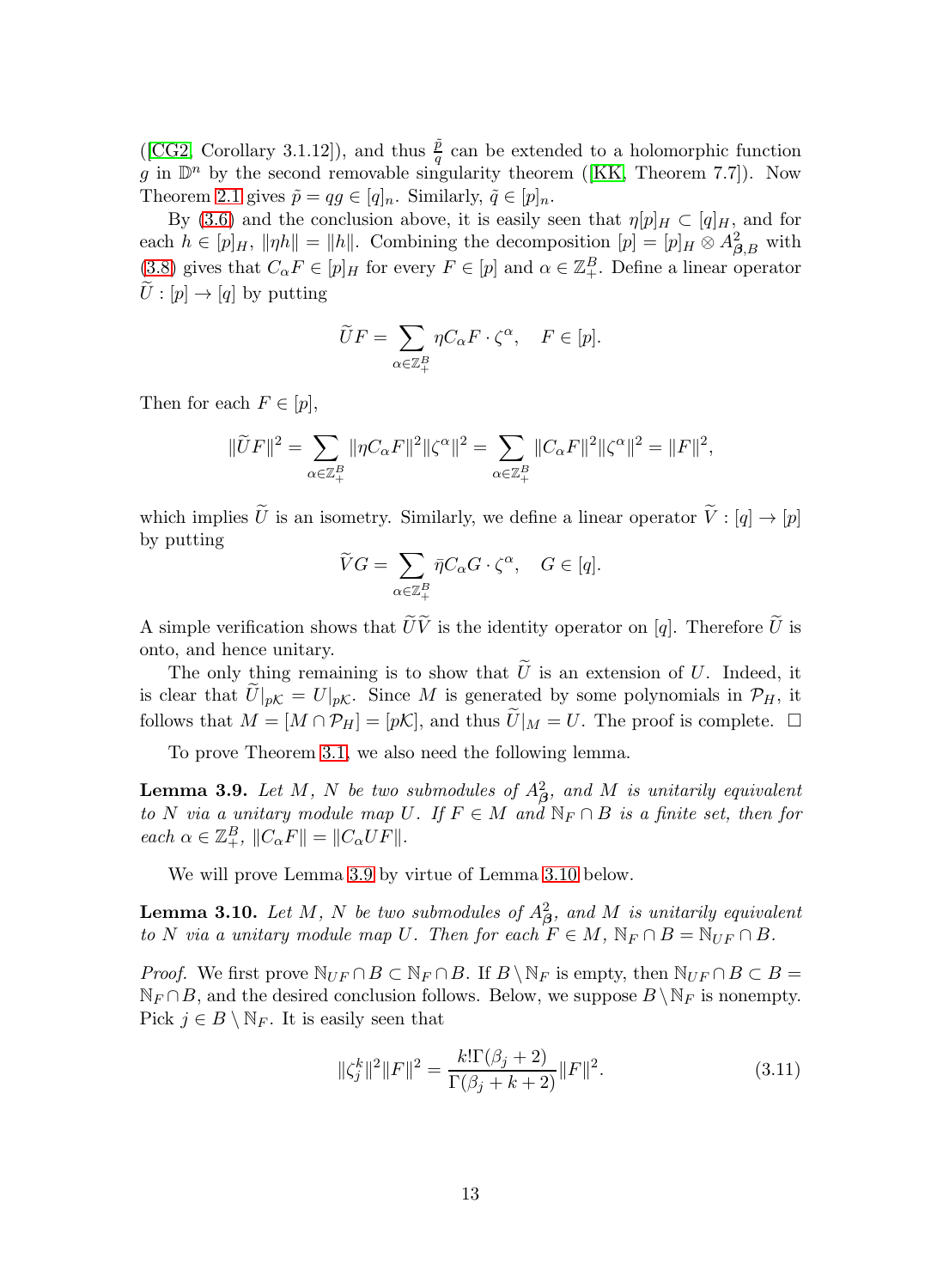On the other hand, suppose  $(UF)(\zeta) = \sum_{\alpha \in \mathbb{Z}_+^\infty} c_\alpha \zeta^\alpha$ . Then for each nonnegative integer k,

<span id="page-13-0"></span>
$$
\|\zeta_j^k(UF)\|^2 = \sum_{\alpha \in \mathbb{Z}_+^{\infty}} \left[|c_{\alpha}|^2 \frac{(\alpha_j + k)!\Gamma(\beta_j + 2)}{\Gamma(\alpha_j + \beta_j + k + 2)} \prod_{l \neq j} \frac{\alpha_l!\Gamma(\beta_l + 2)}{\Gamma(\alpha_l + \beta_l + 2)}\right]
$$
  

$$
= \sum_{n=0}^{\infty} \left[ \sum_{\alpha_j = n} \left(|c_{\alpha}|^2 \prod_{l \neq j} \frac{\alpha_l!\Gamma(\beta_l + 2)}{\Gamma(\alpha_l + \beta_l + 2)}\right) \right] \frac{(n+k)!\Gamma(\beta_j + 2)}{\Gamma(\beta_j + n + k + 2)}.
$$
 (3.12)

Note that  $j \notin \mathbb{N}_F$ . It is clear that

$$
\|\zeta_j^k\| \|F\| = \|\zeta_j^k F\| = \|U(\zeta_j^k F)\| = \|\zeta_j^k (UF)\|.
$$

It follows from [\(3.11\)](#page-12-2) and [\(3.12\)](#page-13-0) that for each  $k \geq 0$ ,

<span id="page-13-1"></span>
$$
\sum_{n=0}^{\infty} b_n \frac{(n+k)!}{\Gamma(\beta_j + n + k + 2)} = 0,
$$
\n(3.13)

where

$$
b_0 = \sum_{\alpha_j=0} \left( |c_\alpha|^2 \prod_{l \neq j} \frac{\alpha_l! \Gamma(\beta_l+2)}{\Gamma(\alpha_l+\beta_l+2)} \right) - ||F||^2,
$$

and

$$
b_n = \sum_{\alpha_j = n} \left( |c_{\alpha}|^2 \prod_{l \neq j} \frac{\alpha_l! \Gamma(\beta_l + 2)}{\Gamma(\alpha_l + \beta_l + 2)} \right), \quad n \ge 1.
$$

To apply Lemma [2.3,](#page-6-1) it will be shown that  $\{b_n\}_{n\geq 0}$  is summable. An direct computation shows that when  $n \geq 1$ , the sequence  $\left\{ \frac{(n+k)!\Gamma(k+\beta_j+2)}{k!\Gamma(n+k+\beta_j+2)} \right\}_{k \geq 0}$  is bounded and ascending. Then

$$
\sum_{n=1}^{\infty} b_n \le \lim_{k \to \infty} \sum_{n=1}^{\infty} b_n \frac{(n+k)!\Gamma(k+\beta_j+2)}{k!\Gamma(n+k+\beta_j+2)} = -b_0 < \infty,
$$

where the first inequality follows from the Fatou's lemma and the equality follows from [\(3.13\)](#page-13-1). Therefore,  ${b_n}_{n>0}$  is summable. By Lemma [2.3,](#page-6-1)  $b_n = 0$   $(n \ge 0)$ , which means that if  $\alpha_j \neq 0$ , then  $c_\alpha = 0$ . Thus  $j \notin \mathbb{N}_{UF}$ , which implies  $B \setminus \mathbb{N}_F \subset B \setminus \mathbb{N}_{UF}$ , and hence  $\mathbb{N}_{UF} \cap B \subset \mathbb{N}_F \cap B$ .

Noticing that  $U: M \to N$  is a unitary module map, the opposite inclusion can be obtained by the same argument, and the proof is complete. □

We are ready to prove Lemma [3.9.](#page-12-0)

**Proof of Lemma [3.9.](#page-12-0)** It follows from Lemma [3.10](#page-12-1) that  $\mathbb{N}_{UF} \cap B = \mathbb{N}_F \cap B$  is a finite set. We denote it by  $X$ .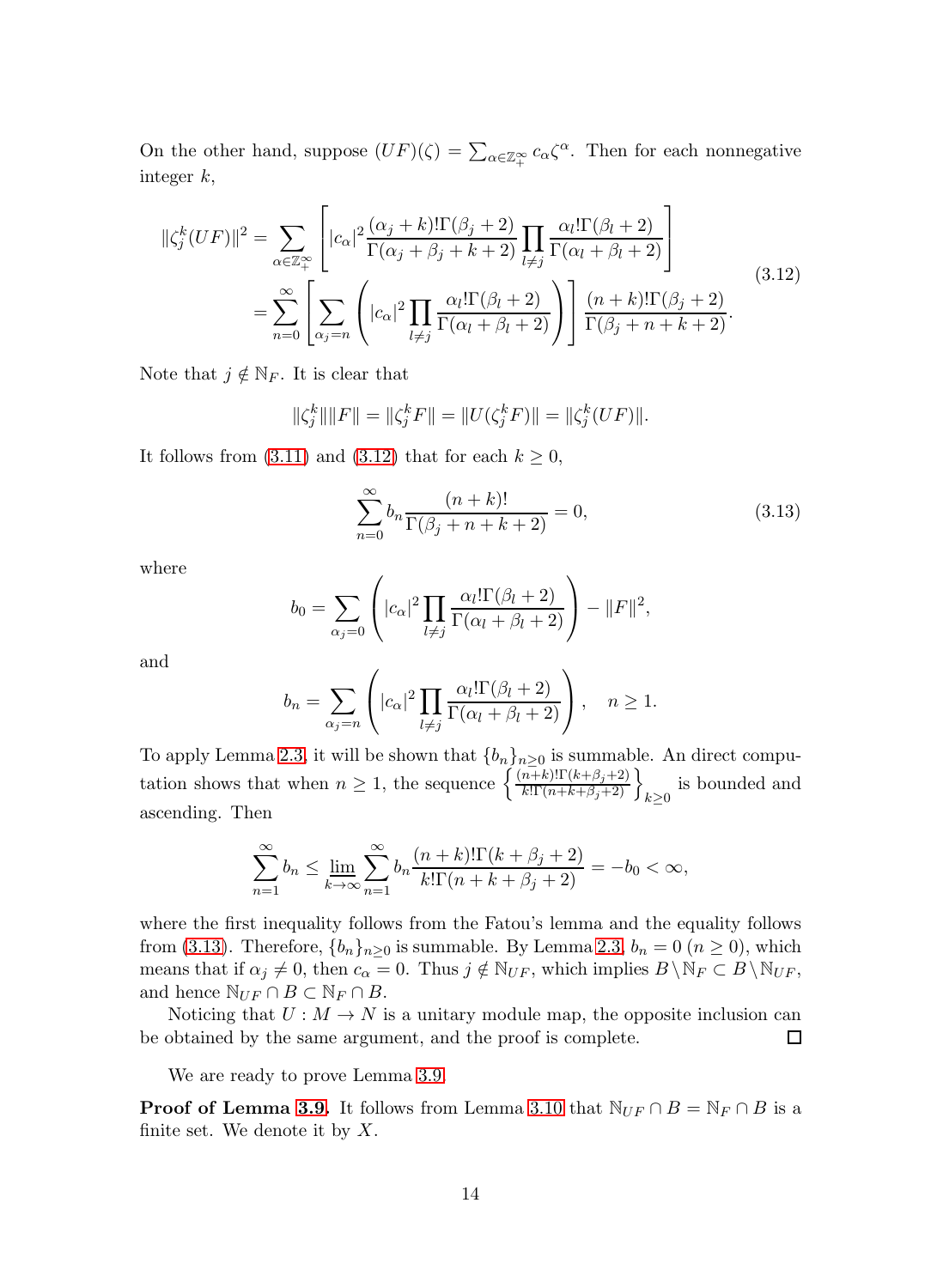When X is empty, it follows that  $F,UF \in H^2(\mathbb{D}_2^H)$ , which implies  $C_{\alpha}F = F$ and  $C_{\alpha}UF = UF$ . Therefore

$$
||C_{\alpha}F|| = ||F|| = ||UF|| = ||C_{\alpha}UF||,
$$

which ensures the desired conclusion.

Now we assume  $X$  is nonempty. Set

$$
\mathbb{Z}_{+}^{X} = \{ \alpha \in \mathbb{Z}_{+}^{\infty} : \alpha_{n} = 0 \text{ for all } n \notin X \}.
$$

By the definition of X, if  $\alpha \in \mathbb{Z}_{+}^{B} \setminus \mathbb{Z}_{+}^{X}$ , then  $C_{\alpha}F = C_{\alpha}UF = 0$ . Therefore, it suffices to treat the case  $\alpha \in \mathbb{Z}_+^X$ . Suppose  $X = \{j_1, j_2, \dots, j_s\}$ . It is easily seen that for each index  $\gamma \in \mathbb{Z}_+^X$ ,

<span id="page-14-0"></span>
$$
\|\zeta^{\gamma}F\|^{2} = \sum_{\alpha \in \mathbb{Z}_{+}^{X}} \|C_{\alpha}F\|^{2} \|\zeta^{\alpha+\gamma}\|^{2}
$$
  
= 
$$
\sum_{\alpha_{j_{1}}=0}^{\infty} \cdots \sum_{\alpha_{j_{s}}=0}^{\infty} \left[ \|C_{\alpha}F\|^{2} \prod_{l=1}^{s} \frac{(\alpha_{j_{l}} + \gamma_{j_{l}})!\Gamma(\beta_{j_{l}} + 2)}{\Gamma(\alpha_{j_{l}} + \gamma_{j_{l}} + \beta_{j_{l}} + 2)} \right].
$$
 (3.14)

Similarly,

<span id="page-14-1"></span>
$$
\|\zeta^{\gamma}UF\|^{2} = \sum_{\alpha_{j_{1}}=0}^{\infty} \cdots \sum_{\alpha_{j_{s}}=0}^{\infty} \left[ \|C_{\alpha}UF\|^{2} \prod_{l=1}^{s} \frac{(\alpha_{j_{l}} + \gamma_{j_{l}})!\Gamma(\beta_{j_{l}} + 2)}{\Gamma(\alpha_{j_{l}} + \gamma_{j_{l}} + \beta_{j_{l}} + 2)} \right].
$$
 (3.15)

Since

$$
\|\zeta^{\gamma}F\| = \|U(\zeta^{\gamma}F)\| = \|\zeta^{\gamma}UF\|,
$$

it follows from [\(3.14\)](#page-14-0) and [\(3.15\)](#page-14-1) that for every  $\gamma_{j_1}, \dots, \gamma_{j_s} \geq 0$ ,

$$
\sum_{\alpha_{j_1}=0}^{\infty} \cdots \sum_{\alpha_{j_s}=0}^{\infty} \left[ \left( \left\| C_{\alpha} F \right\|^2 - \left\| C_{\alpha} U F \right\|^2 \right) \prod_{l=1}^s \frac{(\alpha_{j_l} + \gamma_{j_l})! \Gamma(\beta_{j_l} + 2)}{\Gamma(\alpha_{j_l} + \gamma_{j_l} + \beta_{j_l} + 2)} \right] = 0.
$$

Reusing Lemma [2.3](#page-6-1) s times yields for every  $\alpha \in \mathbb{Z}_{+}^{X}$ ,  $||C_{\alpha}F|| = ||C_{\alpha}UF||$ , which gives the desired conclusion.

The following argument will be used in the proof of Theorem [3.1.](#page-7-0)

Given a sequence  $\beta = {\beta_n}_{n \in \mathbb{N}}$  in  $[-1, \infty)$ , the corresponding  $H = {n \in \mathbb{N}}$ :  $\beta_n = -1\}, B = \{n \in \mathbb{N} : \beta_n \neq -1\}.$  For each subset F of  $A^2_{\beta}$ , set

$$
\mathcal{E}_{\mathcal{F}} = \{C_{\alpha}F : \alpha \in \mathbb{Z}_{+}^{B}, F \in \mathcal{F}\}.
$$

We claim that when *I* is an ideal of  $\mathcal{P}_{\infty}$ ,  $\mathcal{E}_{\mathcal{I}}$  is an ideal of  $\mathcal{P}_{H}$ . Indeed, it is clear that for  $\varphi \in \mathcal{P}_H$ ,  $p \in \mathcal{I}$  and  $\alpha \in \mathbb{Z}_{+}^B$ ,

$$
\varphi C_{\alpha} p = C_{\alpha}(\varphi p) \in \mathcal{E}_{\mathcal{I}}.
$$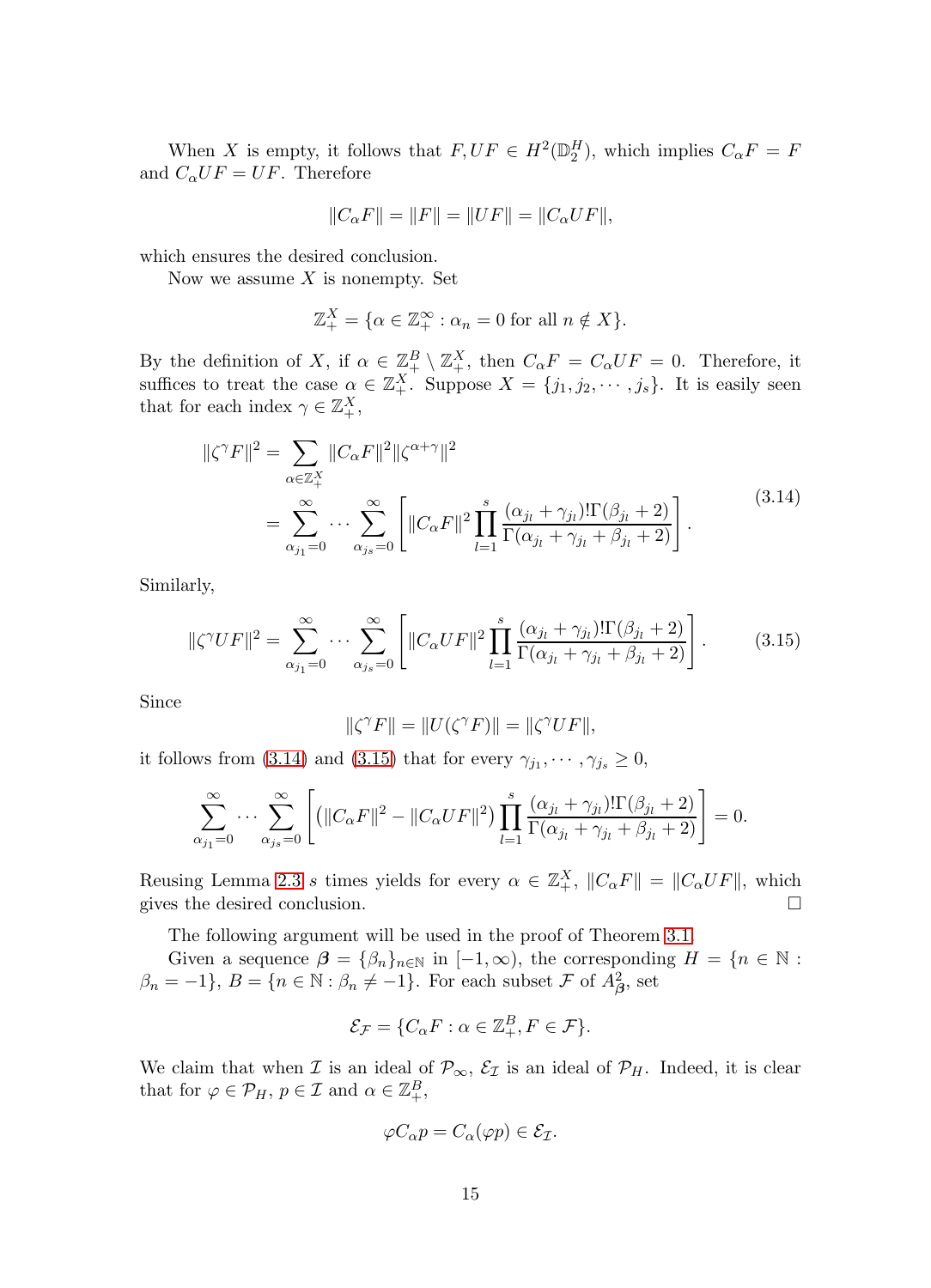It is remaining to show that  $\mathcal{E}_{\mathcal{I}}$  is closed under addition. For  $p, q \in \mathcal{I}$  and  $\alpha, \beta \in \mathbb{Z}_{+}^{B}$ , a direct verification shows that

$$
C_{\alpha}p + C_{\beta}q = C_{\alpha+\beta}(\zeta^{\beta}p + \zeta^{\alpha}q) \in \mathcal{E}_{\mathcal{I}}.
$$

This gives the desired conclusion.

Now we proceed to present the proof of Theorem [3.1.](#page-7-0)

**Proof of Theorem [3.1.](#page-7-0)** (1)  $\Rightarrow$  (2): Suppose M is unitarily equivalent to N via a unitary module map U. Put  $\mathcal{I} = M \cap \mathcal{P}_{\infty}$ ,  $\mathcal{J} = N \cap \mathcal{P}_{\infty}$ . The above argument shows that  $\mathcal{E}_{\mathcal{I}}$  and  $\mathcal{E}_{\mathcal{J}}$  are ideals of  $\mathcal{P}_H$ . As we mentioned previously,  $[\mathcal{E}_{\mathcal{I}}]_H$  and  $[\mathcal{E}_{U\mathcal{I}}]_H$  are submodules of  $H^2(\mathbb{D}_2^H)$ . Define  $U_1 : \mathcal{E}_{\mathcal{I}} \to \mathcal{E}_{U\mathcal{I}}$  by putting

$$
U_1(C_\alpha w) = C_\alpha Uw, \quad \alpha \in \mathbb{Z}_+^B, \ w \in \mathcal{I}.
$$

We first show that  $U_1$  is linear. Indeed, for  $\alpha_1, \alpha_2 \in \mathbb{Z}_+^B$  and  $w_1, w_2 \in \mathcal{I}$ ,

$$
U_1(C_{\alpha_1}w_1 + C_{\alpha_2}w_2) = U_1C_{\alpha_1+\alpha_2}(\zeta^{\alpha_2}w_1 + \zeta^{\alpha_1}w_2)
$$
  
=  $C_{\alpha_1+\alpha_2}(\zeta^{\alpha_2}Uw_1 + \zeta^{\alpha_1}Uw_2)$   
=  $C_{\alpha_1}Uw_1 + C_{\alpha_2}Uw_2$   
=  $U_1C_{\alpha_1}w_1 + U_1C_{\alpha_2}w_2$ .

The claim follows. Moreover, it follows from Lemma [3.9](#page-12-0) that  $U_1$  is an isometry. Since  $\mathcal{E}_I$  and  $\mathcal{E}_{UI}$  are dense in  $[\mathcal{E}_I]_H$  and  $[\mathcal{E}_{UI}]_H$ , respectively,  $U_1$  can be extended to a unitary module map from  $[\mathcal{E}_{\mathcal{I}}]_H$  onto  $[\mathcal{E}_{U\mathcal{I}}]_H$ . We also denote it by  $U_1$ .

For each  $F \in [\mathcal{E}_{\mathcal{I}}]$ , we define

$$
U_2F = \sum_{\alpha \in \mathbb{Z}_{+}^{B}} U_1 C_{\alpha} F \cdot \zeta^{\alpha}.
$$

A similar argument as in the proof of Proposition [3.6](#page-8-3) yields  $U_2 : [\mathcal{E}_\mathcal{I}] \to [\mathcal{E}_{U\mathcal{I}}]$  is well defined and unitary. Moreover, if  $h \in \mathcal{I}$ , then

$$
U_2h = \sum_{\alpha \in \mathbb{Z}_+^B} U_1C_{\alpha}h \cdot \zeta^{\alpha} = \sum_{\alpha \in \mathbb{Z}_+^B} C_{\alpha}Uh \cdot \zeta^{\alpha} = Uh.
$$

Noticing that  $\mathcal I$  is dense in M, the above equality implies that  $U_2|_M = U$ .

Since both  $\mathcal{E}_{\mathcal{J}}$  and  $\mathcal{E}_{U\mathcal{I}}$  are dense in  $\mathcal{E}_N$ , we conclude that  $|\mathcal{E}_{\mathcal{J}}| = |\mathcal{E}_{U\mathcal{I}}|$ . Suppose the greatest common divisors of ideals  $[\mathcal{E}_{\mathcal{I}}] \cap \mathcal{P}_{\infty}$  and  $[\mathcal{E}_{\mathcal{J}}] \cap \mathcal{P}_{\infty}$  are  $r, s \in \mathcal{P}_H$ , respectively. By Proposition [3.6,](#page-8-3)  $U_2$  has a unitary extension  $U_3: [r] \rightarrow [s]$ . Clearly, when H is empty,  $\mathcal{P}_H$  is the complex field C, and hence  $r \approx s$ . When H is nonempty, take  $S = H$  in Lemma [3.7,](#page-8-4) we get for *n* sufficiently large,  $r, s \in \mathcal{P}_{H(n)}$ , and  $[r]_{H(n)}$ is unitarily equivalent to  $[s]_{H(n)}$  as submodules of  $H^2(\mathbb{D}^{H(n)})$ . Then it follows from [\[Guo,](#page-20-3) Corollary 3.6] that  $r \approx s$ .

Note that p, r are the greatest common divisors of  $M \cap \mathcal{P}_{\infty}$  and  $[\mathcal{E}_{\mathcal{I}}] \cap \mathcal{P}_{\infty}$ , respectively, and  $M \cap \mathcal{P}_{\infty} = \mathcal{I} \subset [\mathcal{E}_{\mathcal{I}}] \cap \mathcal{P}_{\infty}$ . It follows immediately  $r|p$ , and thus

$$
\mathcal{I}=M\cap\mathcal{P}_{\infty}=r\varphi\mathcal{K},
$$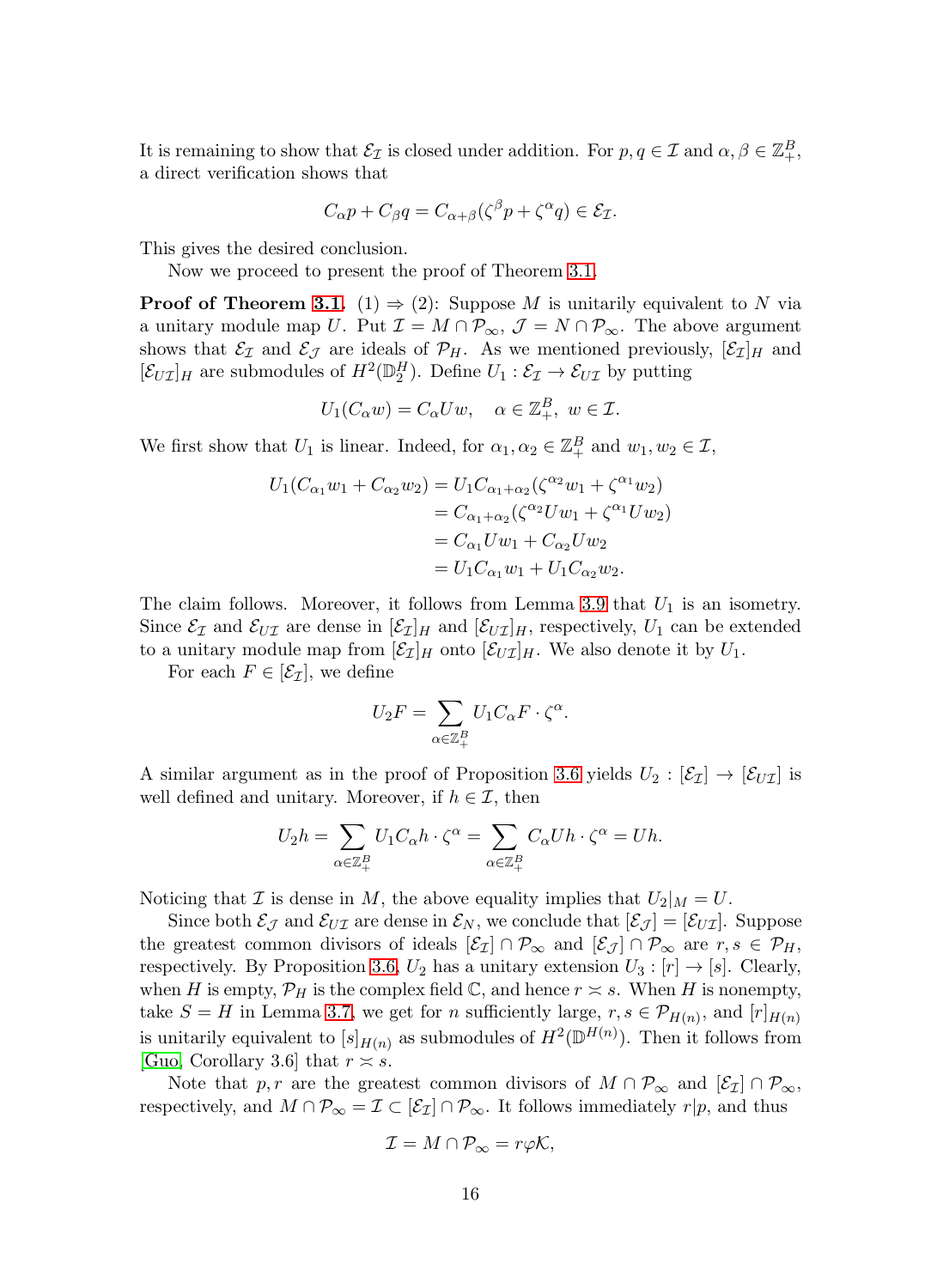where  $\varphi \in \mathcal{P}_{\infty}$ , and K is an ideal of  $\mathcal{P}_{\infty}$  without nontrivial common divisor. Similarly, there is a polynomial  $\psi \in \mathcal{P}_{\infty}$  and an ideal  $\mathcal L$  of  $\mathcal{P}_{\infty}$  without nontrivial common divisor such that

$$
\mathcal{J}=N\cap\mathcal{P}_{\infty}=s\psi\mathcal{L}.
$$

Therefore  $M = [r\varphi \mathcal{K}]$  and  $N = [s\psi \mathcal{L}]$ , which in turn imply

$$
N = U_3 M = U_3[r\varphi \mathcal{K}] = [s\varphi \mathcal{K}],
$$

and thus

$$
s\varphi\mathcal{K}\subset N\cap\mathcal{P}_{\infty}=\mathcal{J}=s\psi\mathcal{L},
$$

forcing  $\varphi \mathcal{K} \subset \psi \mathcal{L}$ . By a similar argument, we obtain the opposite inclusion, and thus  $\varphi \mathcal{K} = \psi \mathcal{L}$ . Noticing that  $\mathcal{K}, \mathcal{L}$  are ideals without nontrivial common divisors, we have  $\varphi = \psi$  and  $\mathcal{K} = \mathcal{L}$ .

 $(2) \Rightarrow (3)$ : Since  $r \approx s$ , there are two polynomials  $u, v \in \mathcal{P}_H$  without zero in  $\mathbb{D}^{\infty}$ , such that  $|ru| = |sv|$  on  $\mathbb{T}^{\infty}$ . For each  $f \in \mathcal{K}$ , there is an integer k such that  $p, u, f \in \mathcal{P}_k$ . By Theorem [2.1,](#page-5-0)

$$
pf = put \cdot \frac{1}{u} \in [put]_k \subset [put] \subset [puK],
$$

and hence  $[p\mathcal{K}] \subset [pu\mathcal{K}]$ . Since u is a polynomial and  $p = r\varphi$ ,

$$
M = [p\mathcal{K}] = [pu\mathcal{K}] = [ru\varphi\mathcal{K}].
$$

Similarly,

$$
N=[q\mathcal{K}]=[qv\mathcal{K}]=[sv\varphi\mathcal{K}].
$$

Put  $\tilde{p} = ru$ ,  $\tilde{q} = sv$ , and  $\mathcal{G} = \varphi\mathcal{K}$ . It follows that  $|\tilde{p}| = |\tilde{q}|$  on  $\mathbb{T}^{\infty}$ , and  $M, N$  are the closures of  $\tilde{p}\mathcal{G}$  and  $\tilde{q}\mathcal{G}$ , respectively.

 $(3) \Rightarrow (1)$ : Define a bounded linear operator U of M onto N by putting

$$
U(\tilde{p}g) = \tilde{q}g, \quad g \in \mathcal{G}.
$$

Since  $|\tilde{p}| = |\tilde{q}|$  on  $\mathbb{T}^{\infty}$ , for each  $g \in \mathcal{G}$ ,

$$
\|\tilde{p}g\|^2=\sum_{\alpha\in\mathbb{Z}_{+}^{B}}\|\tilde{p}C_{\alpha}g\|^2\|\zeta^{\alpha}\|^2=\sum_{\alpha\in\mathbb{Z}_{+}^{B}}\|\tilde{q}C_{\alpha}g\|^2\|\zeta^{\alpha}\|^2=\|\tilde{q}g\|^2.
$$

Therefore,  $U : M \to N$  is a unitary module map, and thus M and N are unitarily equivalent.  $\Box$ 

# 4 Unitary equivalence and unitary orbits of polynomially generated principle submodules

In this section, we turn to the case of principle submodules of  $A^2_\beta$  generated by a single polynomial.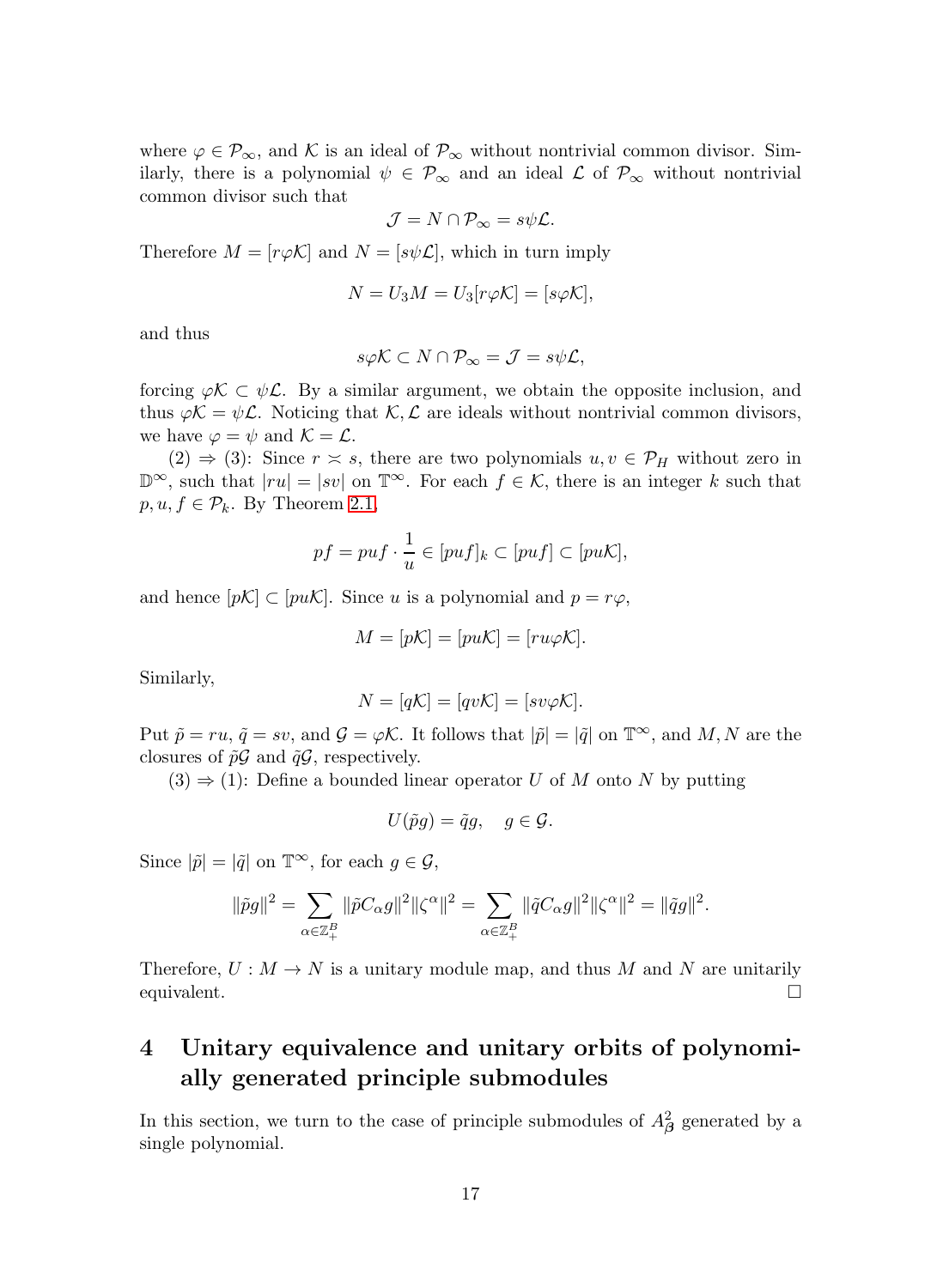Given a polynomial  $p \in \mathcal{P}_{\infty}$ , we first consider the structure of ideal  $[p] \cap \mathcal{P}_{\infty}$ . To do this, we need the following lemma, which is a direct corollary of [\[Ru,](#page-20-16) Theorem 1.3.2]. For every polynomial  $\varphi$  in n complex variables, we use  $Z(\varphi)$  to denote the zero set of  $\varphi$ , that is

$$
Z(\varphi) = \{ \zeta \in \mathbb{C}^n : \varphi(\zeta) = 0 \}.
$$

<span id="page-17-0"></span>**Lemma 4.1.** Suppose  $\varphi$  and  $\psi$  are relatively prime polynomials in n complex vari*ables. If*  $\frac{\varphi}{\psi}$  *is holomorphic in*  $\mathbb{D}^n$ *, then*  $\psi$  *has no zero in*  $\mathbb{D}^n$ *.* 

*Proof.* If  $n = 1$ , the conclusion is trivial. Below we suppose  $n > 1$ . Since  $\frac{\varphi}{\psi}$  is holomorphic in  $\mathbb{D}^n$ , this ensures  $Z(\psi) \cap \mathbb{D}^n \subset Z(\varphi) \cap \mathbb{D}^n$ . To obtain a contradiction, we assume that there is a point  $\lambda \in \mathbb{D}^n$  such that  $\psi(\lambda) = 0$ , and thus  $\varphi(\lambda) = 0$ .

Put  $\tilde{\varphi} = \varphi(\cdot + \lambda), \, \tilde{\psi} = \psi(\cdot + \lambda)$ , and

$$
-\lambda + \mathbb{D}^n = \{-\lambda + \zeta : \zeta \in \mathbb{D}^n\}.
$$

Then  $\tilde{\varphi}$  and  $\tilde{\psi}$  are relatively prime, and  $\tilde{\varphi}(0) = \tilde{\psi}(0) = 0$ . It follows from [\[Ru,](#page-20-16) Theorem 1.3.2 that  $Z(\tilde{\psi}) \cap (-\lambda + \mathbb{D}^n)$  is not a subset of  $Z(\tilde{\varphi}) \cap (-\lambda + \mathbb{D}^n)$ . This implies that  $Z(\psi) \cap \mathbb{D}^n$  is not a subset of  $Z(\varphi) \cap \mathbb{D}^n$ , which yields a contradiction, and hence Lemma [4.1](#page-17-0) follows.  $\Box$ 

Observing that when  $p \in \mathcal{P}_{\infty}$  has no zero in  $\mathbb{D}^{\infty}$ , Theorem [2.1](#page-5-0) shows that the submodule  $[p]$  generated by p is the whole space. In what follows, we consider the case of p having zero points in  $\mathbb{D}^{\infty}$ . Given such a polynomial p, we decompose  $p = p_1p_2$  to be such that  $p_1$  has no zero in  $\mathbb{D}^{\infty}$ , and each nontrivial irreducible factor of  $p_2$  has zeros in  $\mathbb{D}^{\infty}$ . Write  $p_* = p_2$ . Clearly,  $p_*$  is unique up to a constant factor.

Now we can give a clear expression of submodule  $[p] \cap \mathcal{P}_{\infty}$  as follows:

<span id="page-17-1"></span>
$$
[p] \cap \mathcal{P}_{\infty} = p_* \mathcal{P}_{\infty}.
$$
\n
$$
(4.1)
$$

To see this, for each  $r \in [p] \cap \mathcal{P}_{\infty}$ , it follows from Theorem [2.1](#page-5-0) that  $\frac{r}{p}$  is holomorphic in  $\mathbb{D}^{\mathbb{N}_r \cup \mathbb{N}_p}$ . Combining this with Lemma [4.1](#page-17-0) implies that r can be divided by  $p_*$  in  $\mathcal{P}_{\infty}$ , which yields  $[p] \cap \mathcal{P}_{\infty} \subset p_* \mathcal{P}_{\infty}$ . On the other hand, if  $\varphi \in \mathcal{P}_{\infty}$  and  $r = p_* \varphi$ , then r p is holomorphic in  $\mathbb{D}^{\mathbb{N}_r \cup \mathbb{N}_p}$ . By Theorem [2.1,](#page-5-0)  $r \in [p]$ . Therefore  $p_*\mathcal{P}_{\infty} \subset [p] \cap \mathcal{P}_{\infty}$ , and the desired result follows.

Combining [\(4.1\)](#page-17-1) with Theorem [3.1,](#page-7-0) we have the following result on polynomially generated principle submodules.

**Theorem 4.2.** Let  $[p]$ ,  $[q]$  be two principle submodules of  $A^2_{\boldsymbol{\beta}}$  generated by poly*nomials* p*,* q*, respectively. Then they are unitarily equivalent if and only if the polynomials*  $p_*, q_*$  *admit factorizations*  $p_* = r\varphi, q_* = s\varphi$ *, where*  $\varphi \in \mathcal{P}_{\infty}, r, s \in \mathcal{P}_H$ *and*  $r \simeq s$ *.* 

Now we turn to unitary orbits of polynomially generated principle submodules. For each submodule M of  $A^2_{\beta}$ , recall that its unitary orbit, denoted by  $\mathrm{orb}_u(M)$ ,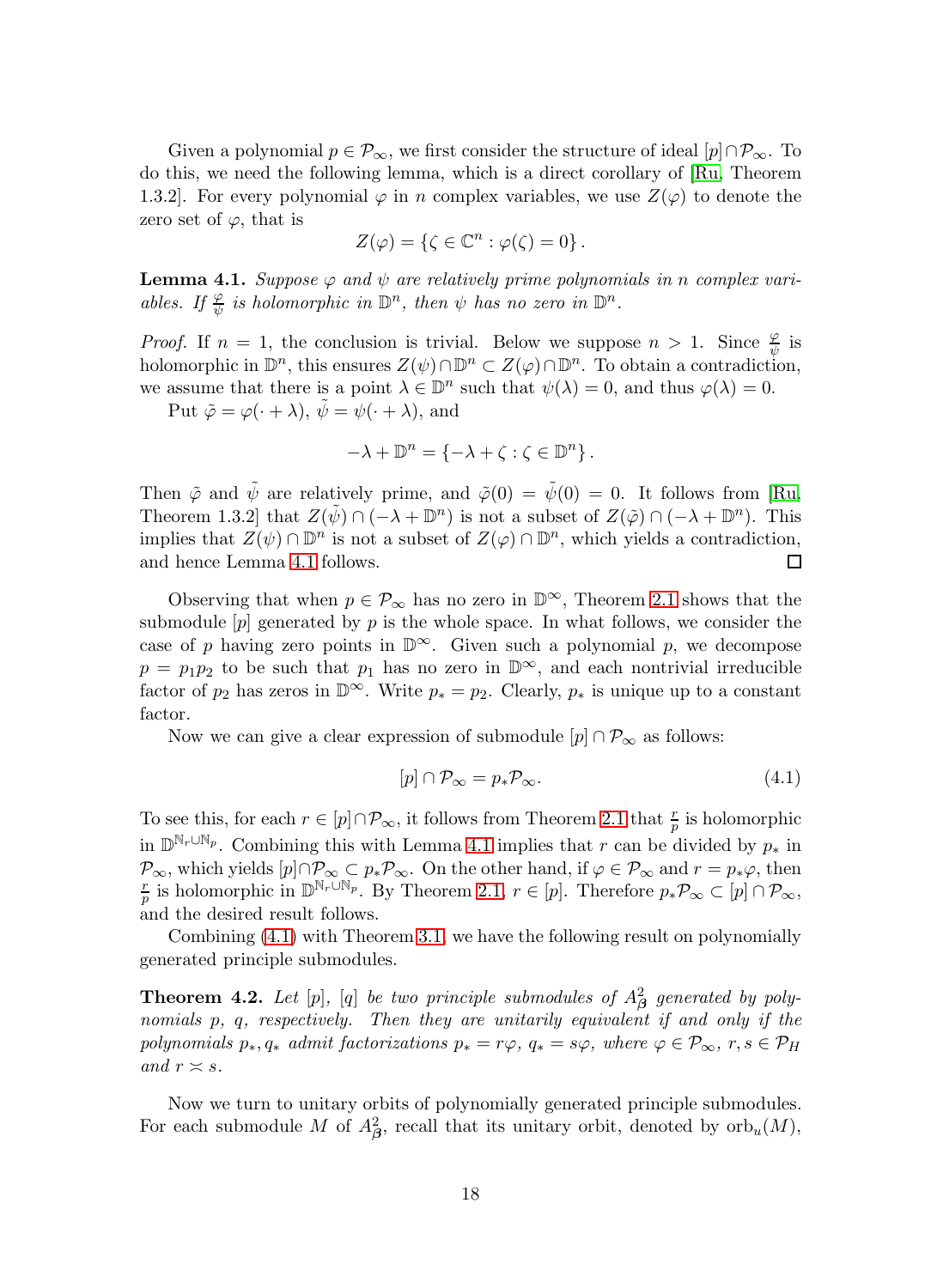consists of all submodules of  $A^2_{\beta}$  which are unitarily equivalent to M. For  $p \in \mathcal{P}_{\infty}$ , we consider submodules in  $orb_u([p])$ .

Recall that for a sequence  $\beta = {\beta_n}_{n \in \mathbb{N}}$  in  $[-1,\infty)$ , the corresponding  $H =$  ${n \in \mathbb{N} : \beta_n = -1}, \text{ and } B = {n \in \mathbb{N} : \beta_n \neq -1}.$  Suppose  $M \in \text{orb}_{u}([p])$  and  $U: [p] \to M$  is a unitary module map. It follows that  $M = U[p] = [Up]$ , and hence M can be determined uniquely by  $Up$ . An analysis similar to that in the proof of [\[CG2,](#page-20-4) Theorem 3.4.1] shows that for every  $\alpha \in \mathbb{Z}_{+}^{B}$ ,

<span id="page-18-1"></span>
$$
|(C_{\alpha}Up)^{*}| = |(C_{\alpha}p)^{*}| \tag{4.2}
$$

almost everywhere on  $\mathbb{T}^H$  with respect to its Haar measure  $\sigma_H$ , where  $(C_\alpha Up)^*$  and  $(C_{\alpha}p)^{*}$  are the boundary-value functions of  $C_{\alpha}Up$  and  $C_{\alpha}p$ , respectively. Indeed, for each  $\varphi \in \mathcal{P}_H$ ,

$$
\|\varphi C_{\alpha}Up\| = \|C_{\alpha}(\varphi Up)\| = \|C_{\alpha}U(\varphi p)\| = \|C_{\alpha}(\varphi p)\| = \|\varphi C_{\alpha}p\|,
$$

where the third equality follows from Lemma [3.9.](#page-12-0) Combining this with  $(3.6)$  implies

$$
\int_{\mathbb{T}^{H}} |\varphi|^{2} (|(C_{\alpha}Up)^{*}|^{2} - |(C_{\alpha}p)^{*}|^{2}) d\sigma_{H} = 0.
$$

Thus, for any  $\varphi, \psi \in \mathcal{P}_H$ ,

$$
\int_{\mathbb{T}^H} \varphi \overline{\psi}(|(C_{\alpha}Up)^*|^2 - |(C_{\alpha}p)^*|^2)d\sigma_H = 0.
$$

By virtue of the Stone-Weierstrass theorem, the regular Borel measure  $(|(C_\alpha Up)^*|^2 |(C_{\alpha}p)^*|^2)d\sigma_H$  annihilates  $C(\mathbb{T}^H)$ , the algebra of all continuous functions on  $\mathbb{T}^H$ . Therefore, the desired conclusion can be obtained by applying the Riesz representation theorem.

In particular, when  $p$  is a monomial, Theorem [4.3](#page-18-0) below gives a complete characterization of  $\text{orb}_{u}([p])$  by determining the form of Up. Recall that  $F \in H^2(\mathbb{D}_2^H)$ 2 is an inner function, if F is bounded on  $\mathbb{D}_{2}^{H}$  and  $|F^*| = 1$  almost everywhere on  $\mathbb{T}^{H}$ with respect to  $\sigma_H$ , where  $F^*$  is the boundary-value function of F. It is clear that for each inner function  $F \in H^2(\mathbb{D}_2^H)$  and  $G \in A^2_{\beta}$ , we have

$$
\|FG\|^2=\sum_{\alpha\in\mathbb{Z}_{+}^{B}}\|FC_{\alpha}G\|^2\|\zeta^{\alpha}\|^2=\sum_{\alpha\in\mathbb{Z}_{+}^{B}}\|C_{\alpha}G\|^2\|\zeta^{\alpha}\|^2=\|G\|^2.
$$

<span id="page-18-0"></span>**Theorem 4.3.** *Suppose*  $\gamma \in \mathbb{Z}_+^{\infty}$ *. Then* 

$$
\operatorname{orb}_u([\zeta^\gamma]) = \left\{ F[\zeta^{\tilde{\gamma}}] : F \in H^2(\mathbb{D}_2^H) \text{ is inner} \right\},\
$$

*where*

$$
\tilde{\gamma}_n = \begin{cases} \gamma_n & n \in B, \\ 0 & n \notin B. \end{cases}
$$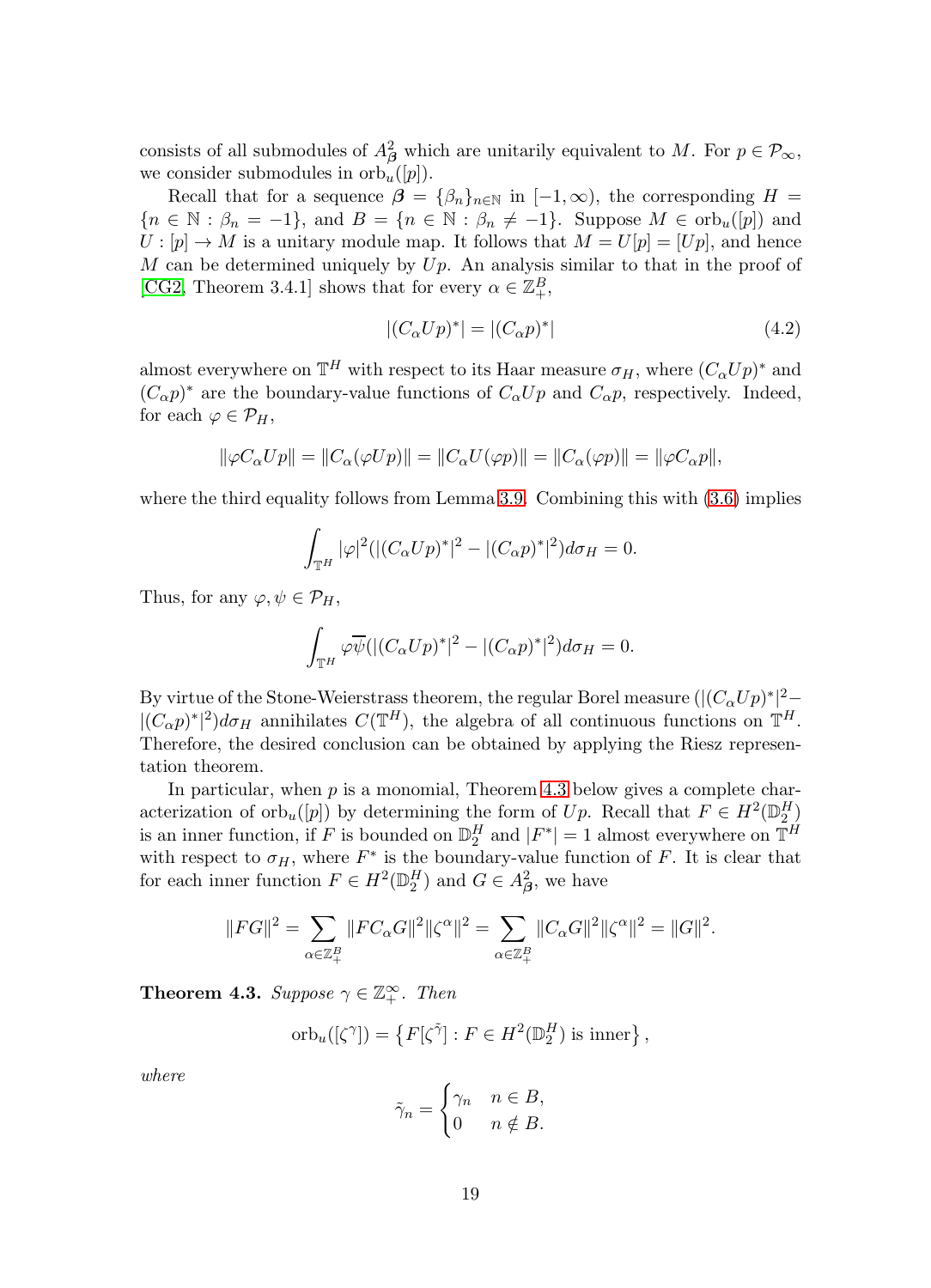*Proof.* Assume  $F \in H^2(\mathbb{D}_2^H)$  is inner. Notice that  $[\zeta^\gamma] = \zeta^\gamma A_\beta^2$  and  $F[\zeta^\gamma] = \zeta^\gamma F A_\beta^2$ . We define a linear operator  $U : [\zeta^\gamma] \to F[\zeta^{\tilde{\gamma}}]$  by putting

$$
U(\zeta^{\gamma}G) = \zeta^{\tilde{\gamma}}FG, \quad G \in A_{\beta}^{2}.
$$

It follows easily that U is a unitary module map, and hence  $F[\zeta^{\tilde{\gamma}}] \in \text{orb}_{u}([\zeta^{\gamma}]).$ 

Conversely, we suppose that  $M \in \text{orb}_{u}([\zeta^{\gamma}])$  and  $U : [\zeta^{\gamma}] \to M$  is a unitary module map. Since  $\zeta^{\gamma} = \zeta^{\gamma - \tilde{\gamma}} \cdot \zeta^{\tilde{\gamma}}$ , it follows that

$$
C_{\alpha}\zeta^{\gamma} = \begin{cases} \zeta^{\gamma - \tilde{\gamma}} & \alpha = \tilde{\gamma}, \\ 0 & \alpha \neq \tilde{\gamma}. \end{cases}
$$

Put  $F = C_{\tilde{\gamma}} U \zeta^{\gamma} \in H^2(\mathbb{D}_2^H)$ . Then [\(4.2\)](#page-18-1) implies that  $|F^*| = 1$  almost everywhere on  $\mathbb{T}^H$  with respect to  $\sigma_H$ , and  $C_\alpha U \zeta^\gamma = 0$   $(\alpha \neq \tilde{\gamma})$ . These yield  $F \in H^2(\mathbb{D}_2^H)$  is inner, and

$$
U\zeta^\gamma=\sum_{\alpha\in\mathbb{Z}_{+}^{B}}C_{\alpha}U\zeta^\gamma\cdot\zeta^\alpha=F\zeta^{\tilde{\gamma}}.
$$

Therefore,

$$
M = U[\zeta^{\gamma}] = [U\zeta^{\gamma}] = [F\zeta^{\tilde{\gamma}}] = F[\zeta^{\tilde{\gamma}}].
$$

 $\Box$ 

The proof is complete.

For a general polynomial  $p \in \mathcal{P}_{\infty}$ , it seems to be difficult how to characterize the unitary orbit of  $[p]$  in  $A^2_{\beta}$ .

## References

<span id="page-19-6"></span><span id="page-19-5"></span><span id="page-19-4"></span><span id="page-19-3"></span><span id="page-19-2"></span><span id="page-19-1"></span><span id="page-19-0"></span>

| [AC]  | P. Ahern and D. Clark, <i>Invariant subspaces and analytic continuation in several</i><br><i>variables</i> , J. Math. Mech. <b>19</b> (1970), 963-969.                                                                                           |
|-------|--------------------------------------------------------------------------------------------------------------------------------------------------------------------------------------------------------------------------------------------------|
| [ACD] | O. Agrawal, D. Clark, and R. Douglas, <i>Invariant subspaces in the polydisk</i> , Pacific<br>J. Math. $121(1986)$ , 1-11.                                                                                                                       |
| [AM]  | M. Atiyah and I. Macdonald, <i>Introduction to commutative algebra</i> , Addison-Wesley,<br>Menlo Park, CA, 1969.                                                                                                                                |
| [AOS] | A. Aleman, J.-F. Olsen, and E. Saksman, Fatou and brothers Riesz theorems in the<br><i>infinite-dimensional polydisc</i> , J. Anal. Math. $137(2019)$ , $429-447$ .                                                                              |
| [Ber] | Y. M. Berezanskii, Selfadjoint operators in spaces of functions of infinitely many<br><i>variables</i> , American Mathematical Society, Providence, RI, 1986. Translated from<br>the Russian by H. H. McFaden, translation edited by Ben Silver. |
| [BFP] | H. Bercovici, C. Foias, and C. Pearcy, Dual algebras with applications to invariant<br>subspaces and dilation theory, CBMS Regional Conf. Ser. in Math., Vol. 56, Amer.<br>Math. Soc. Providence, R. I., 1985.                                   |
| [CD]  | X. Chen and R. Douglas, Rigidity of Hardy submodules on the unit ball, Houston J.<br>Math. $18(1992)$ , 117-125.                                                                                                                                 |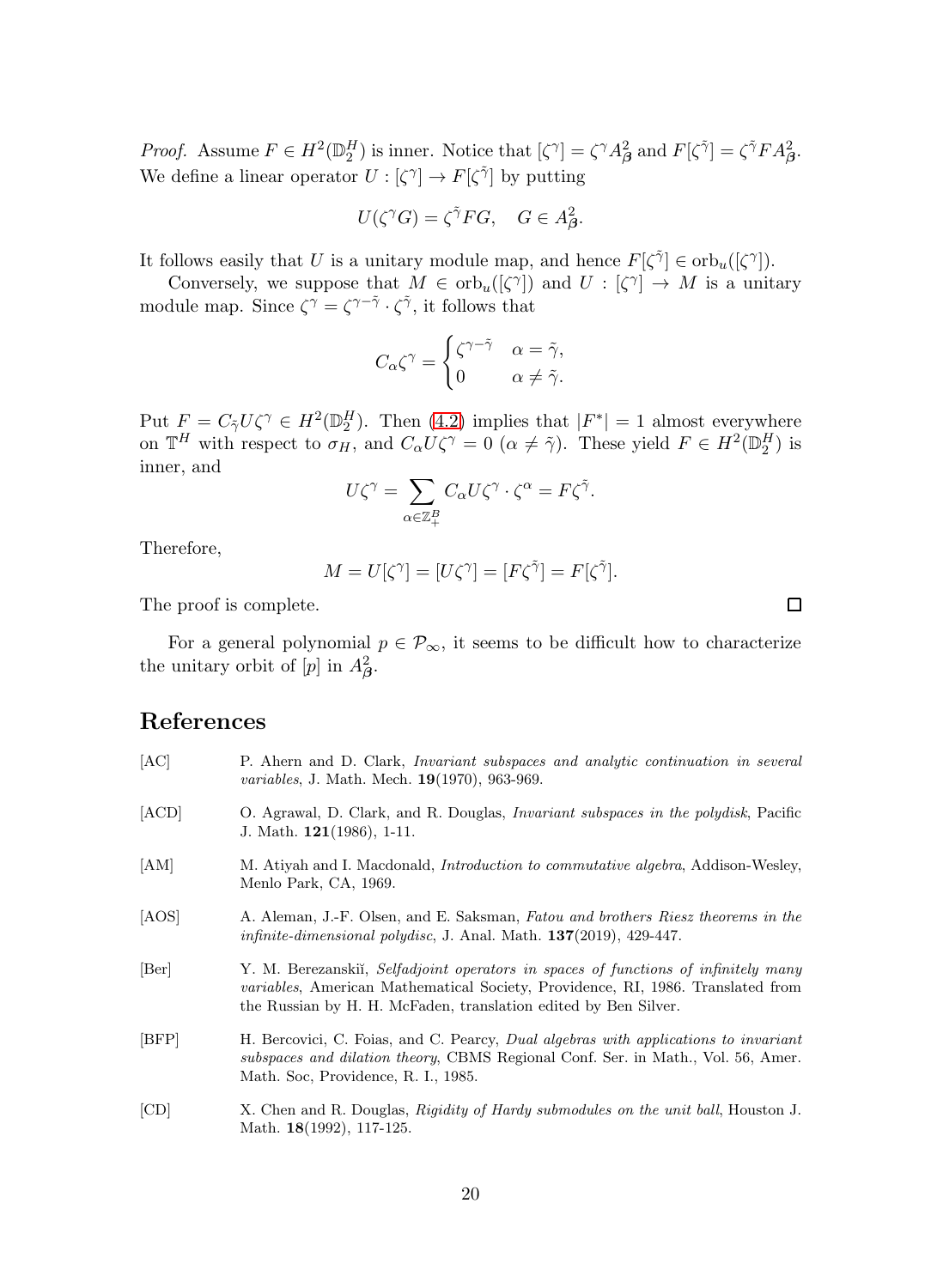- <span id="page-20-17"></span>[CG1] B. Cole and T. Gamelin, Representing measures and Hardy Spaces for the infinite polydisk algebra, Proc. Lond. Math. Soc. 53(1986), 112-142.
- <span id="page-20-4"></span>[CG2] X. Chen and K. Guo, Analytic Hilbert Modules, π-Chapman & Hall/CRC Research Notes in Math. 433, 2003.
- <span id="page-20-13"></span>[Di] S. Dineen, Complex analysis in locally convex spaces, Math. Studies 57, North-Holland, Amsterdam, 1981.
- <span id="page-20-14"></span>[DG] H. Dan and K. Guo, The periodic dilation completeness problem: cyclic vectors in the Hardy space over the infinite-dimensional polydisk, J. London Math. Soc. (2). 103(2021), 1-34.
- <span id="page-20-15"></span>[DGH] H. Dan, K. Guo, and H. Huang, Submodules of the Hardy module in infinitely many variable, J. Operator Theory, 80(2018), 375-397.
- <span id="page-20-1"></span>[DP] R. Douglas and V. Paulsen, Hilbert modules over function algebras, Pitman Research Notes in Math. 217, 1989.
- <span id="page-20-5"></span>[DPSY] R. Douglas, V. Paulsen, C. Sah, and K. Yan, Algebraic reduction and rigidity for Hilbert modules, Amer. J. Math. 117(1995), 75-92.
- <span id="page-20-6"></span>[DPY] R. Douglas, V. Paulsen, and K. Yan, Operator theory and algebraic geometry, Bull. Amer. Math. Soc. 20(1989), 67-71.
- <span id="page-20-7"></span>[DY] R. Douglas and K. Yan, On the rigidity of Hardy submodules, Int. Equ. Oper. Theory, 13(1990), 350-363.
- <span id="page-20-3"></span>[Guo] K. Guo, Equivalence of Hardy submodules generated by polynomials, J. Funct. Anal. 178(2000), 343-371.
- <span id="page-20-8"></span>[GY] K. Guo and R. Yang, The core function of submodules over the bidisk, Indiana Univ. Math. J. 53(1)(2004), 205-222.
- <span id="page-20-9"></span>[Izu] K. Izuchi, Unitary equivalence of invariant subspaces in the polydisk, Pacific J. Math. 130(1987), 351-358.
- <span id="page-20-18"></span>[KK] L. Kaup and B. Kaup, Holomorphic functions of several variables, Walter de Gruyter, Berlin, New York, 1983.
- <span id="page-20-12"></span>[Ni] N. Nikolski, In a shadow of the RH: Cyclic vectors of Hardy spaces on the Hilbert multidisc, Ann. Inst. Fourier, Grenoble, 62(2012), 1601-1626.
- <span id="page-20-11"></span>[Pu] M. Putinar, On the rigidity of Bergman submodules, Amer. J. Math. 116(1994), 1421-1432.
- <span id="page-20-0"></span>[Ri] S. Richter, Unitary equivalence of invariant subspaces of Bergman and Dirichlet spaces, Pacific J. Math. **133**(1988), 151-156.
- <span id="page-20-16"></span>[Ru] W. Rudin, Function theory in polydisks, Benjamin, New York, 1969.
- <span id="page-20-2"></span>[Yan] K. Yan, Equivalence of homogeneous principle Hardy submodules, Indiana Univ. Math. J. 41(1992), 875-884.
- <span id="page-20-10"></span>[Yang1] R. Yang, The core operator and congruent submodules, J. Funct. Anal. 228(2005), 469-489.